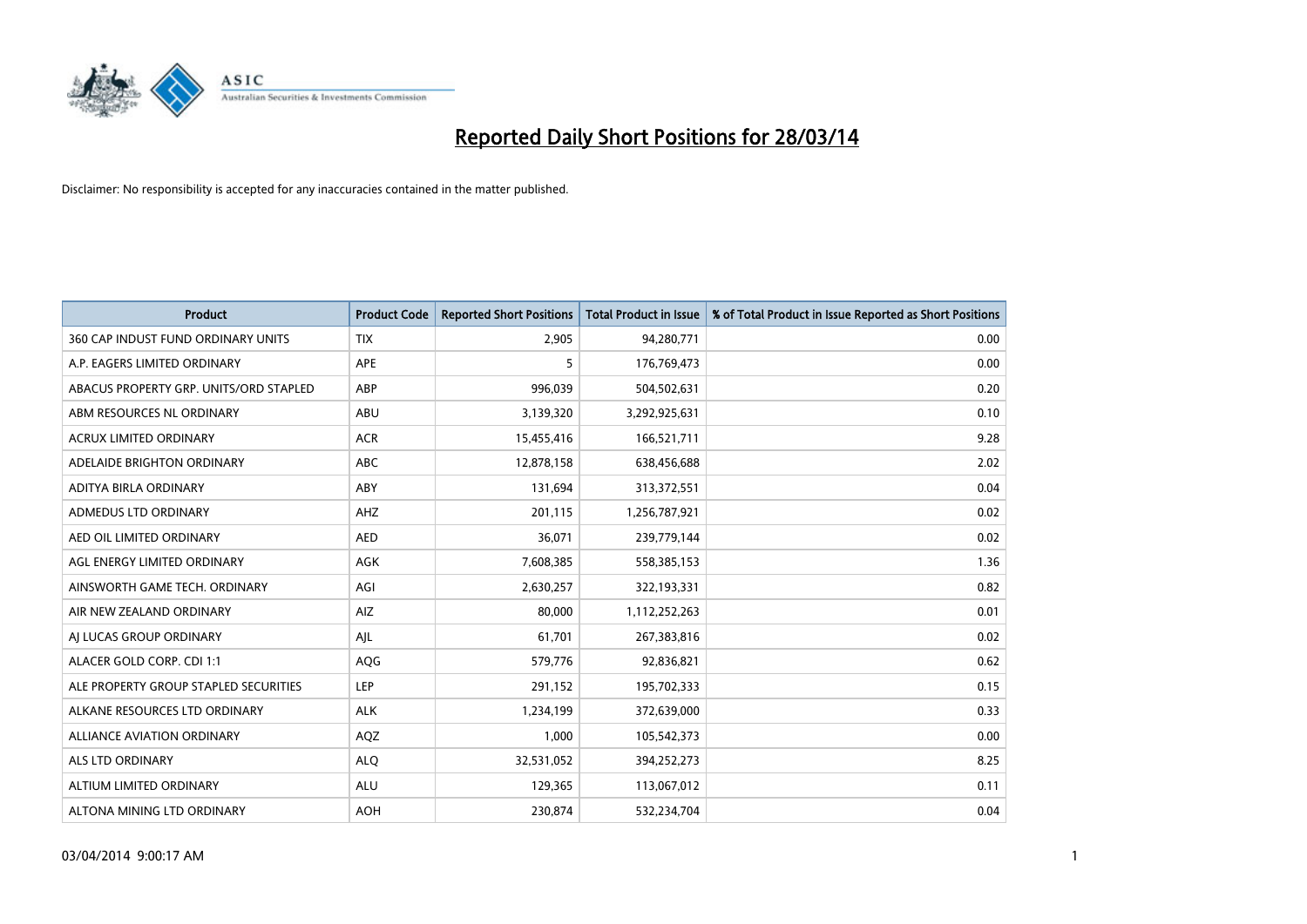

| <b>Product</b>                          | <b>Product Code</b> | <b>Reported Short Positions</b> | <b>Total Product in Issue</b> | % of Total Product in Issue Reported as Short Positions |
|-----------------------------------------|---------------------|---------------------------------|-------------------------------|---------------------------------------------------------|
| ALUMINA LIMITED ORDINARY                | <b>AWC</b>          | 84,806,705                      | 2,806,225,615                 | 3.02                                                    |
| AMALGAMATED HOLDINGS ORDINARY           | AHD                 | 3,577                           | 157,854,701                   | 0.00                                                    |
| AMCOM TELECOMM, ORDINARY                | AMM                 | 911,694                         | 244,557,101                   | 0.37                                                    |
| AMCOR LIMITED ORDINARY                  | <b>AMC</b>          | 4,608,037                       | 1,206,684,923                 | 0.38                                                    |
| AMP LIMITED ORDINARY                    | AMP                 | 37,870,649                      | 2,957,737,964                 | 1.28                                                    |
| ANSELL LIMITED ORDINARY                 | <b>ANN</b>          | 4,465,694                       | 152,937,881                   | 2.92                                                    |
| ANTARES ENERGY LTD ORDINARY             | <b>AZZ</b>          | 1,091,791                       | 255,000,000                   | 0.43                                                    |
| ANZ BANKING GRP LTD ORDINARY            | ANZ                 | 7,410,786                       | 2,744,118,670                 | 0.27                                                    |
| APA GROUP STAPLED SECURITIES            | APA                 | 26,374,324                      | 835,750,807                   | 3.16                                                    |
| APN NEWS & MEDIA ORDINARY               | <b>APN</b>          | 6,651,161                       | 1,029,041,356                 | 0.65                                                    |
| AQUARIUS PLATINUM. ORDINARY             | <b>AOP</b>          | 2,947,707                       | 487,782,536                   | 0.60                                                    |
| AQUILA RESOURCES ORDINARY               | <b>AQA</b>          | 11,698,289                      | 411,804,442                   | 2.84                                                    |
| ARAFURA RESOURCE LTD ORDINARY           | ARU                 | 38,002                          | 441,270,644                   | 0.01                                                    |
| ARB CORPORATION ORDINARY                | ARP                 | 1,469,871                       | 72,493,302                    | 2.03                                                    |
| ARDENT LEISURE GROUP STAPLED SECURITIES | AAD                 | 3,648,915                       | 405,055,708                   | 0.90                                                    |
| ARENA REIT. ORDINARY UNITS              | ARF                 | 33,164                          | 211,495,653                   | 0.02                                                    |
| ARISTOCRAT LEISURE ORDINARY             | ALL                 | 8,627,932                       | 551,418,047                   | 1.56                                                    |
| <b>ARRIUM LTD ORDINARY</b>              | ARI                 | 24,617,715                      | 1,361,469,008                 | 1.81                                                    |
| ASCIANO LIMITED ORDINARY                | <b>AIO</b>          | 9,107,791                       | 975,385,664                   | 0.93                                                    |
| ASG GROUP LIMITED ORDINARY              | ASZ                 | 553,838                         | 206,720,839                   | 0.27                                                    |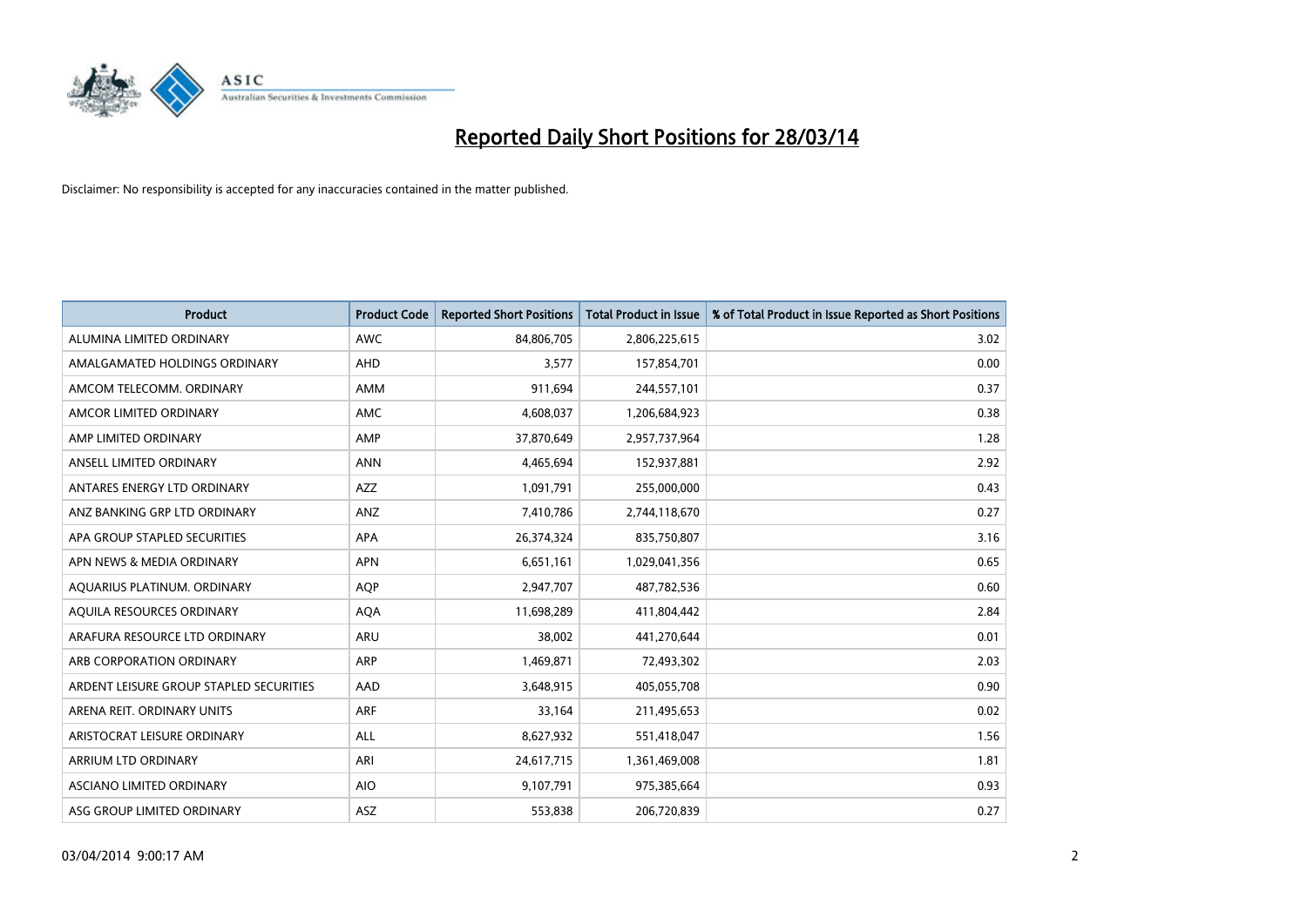

| <b>Product</b>                            | <b>Product Code</b> | <b>Reported Short Positions</b> | <b>Total Product in Issue</b> | % of Total Product in Issue Reported as Short Positions |
|-------------------------------------------|---------------------|---------------------------------|-------------------------------|---------------------------------------------------------|
| ASPEN GROUP ORD/UNITS STAPLED             | <b>APZ</b>          | 76,859                          | 119,946,366                   | 0.06                                                    |
| ASTRO JAP PROP GROUP STAPLED US PROHIBIT. | AJA                 | 26,823                          | 67,211,752                    | 0.04                                                    |
| ASX LIMITED ORDINARY                      | <b>ASX</b>          | 4,135,734                       | 193,595,162                   | 2.14                                                    |
| ATLAS IRON LIMITED ORDINARY               | <b>AGO</b>          | 102,841,633                     | 915,496,158                   | 11.23                                                   |
| AUCKLAND INTERNATION ORDINARY             | AIA                 | 3,053                           | 1,322,564,489                 | 0.00                                                    |
| AURIZON HOLDINGS LTD ORDINARY             | AZJ                 | 20,550,007                      | 2,137,284,503                 | 0.96                                                    |
| <b>AURORA OIL &amp; GAS ORDINARY</b>      | AUT                 | 4,750,648                       | 448,785,778                   | 1.06                                                    |
| AUSDRILL LIMITED ORDINARY                 | <b>ASL</b>          | 30,358,861                      | 312,277,224                   | 9.72                                                    |
| AUSENCO LIMITED ORDINARY                  | AAX                 | 1,892,816                       | 168,449,799                   | 1.12                                                    |
| <b>AUSTAL LIMITED ORDINARY</b>            | ASB                 | 344,984                         | 346,379,377                   | 0.10                                                    |
| AUSTBROKERS HOLDINGS ORDINARY             | <b>AUB</b>          | 3,607                           | 59,642,171                    | 0.01                                                    |
| AUSTIN ENGINEERING ORDINARY               | ANG                 | 1,081,505                       | 84,274,004                    | 1.28                                                    |
| AUSTRALAND PROPERTY STAPLED SECURITY      | <b>ALZ</b>          | 3,797,764                       | 578,984,528                   | 0.66                                                    |
| AUSTRALIAN AGRICULT, ORDINARY             | AAC                 | 3,912,143                       | 532,294,404                   | 0.73                                                    |
| <b>AUSTRALIAN EDUCATION UNITS</b>         | <b>AEU</b>          | 169,445                         | 205,069,661                   | 0.08                                                    |
| AUSTRALIAN FOUNDAT, ORDINARY              | AFI                 | 638                             | 1,049,055,166                 | 0.00                                                    |
| AUSTRALIAN INFR LTD ORDINARY              | <b>AIX</b>          | 20,098                          | 620,733,944                   | 0.00                                                    |
| AUSTRALIAN PHARM, ORDINARY                | API                 | 11,316,989                      | 488,115,883                   | 2.32                                                    |
| AUTOMOTIVE HOLDINGS ORDINARY              | <b>AHE</b>          | 2,435,328                       | 260,579,682                   | 0.93                                                    |
| AVEO GROUP STAPLED SECURITIES             | AOG                 | 10,452,750                      | 500,111,460                   | 2.09                                                    |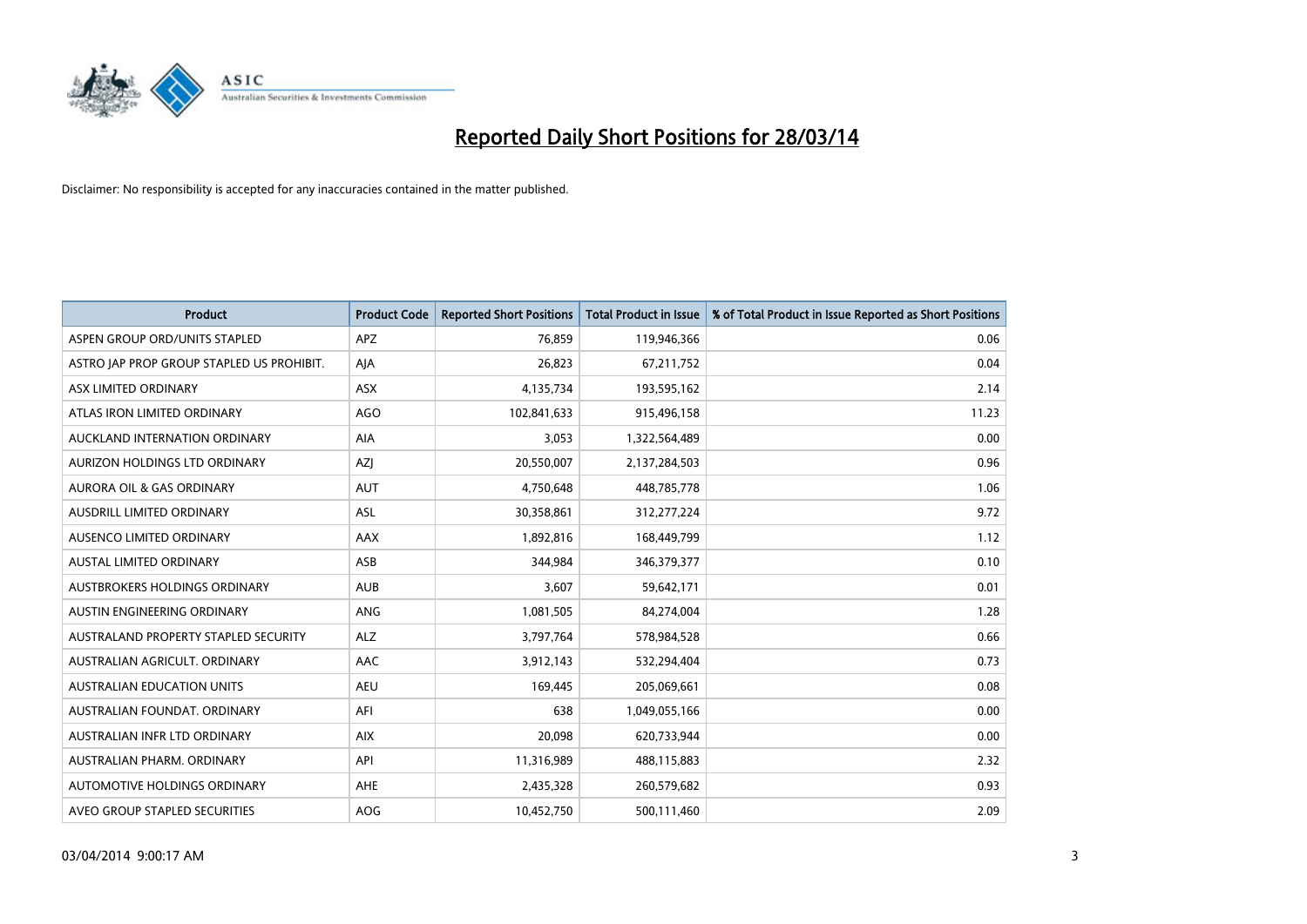

| <b>Product</b>                       | <b>Product Code</b> | <b>Reported Short Positions</b> | <b>Total Product in Issue</b> | % of Total Product in Issue Reported as Short Positions |
|--------------------------------------|---------------------|---------------------------------|-------------------------------|---------------------------------------------------------|
| AWE LIMITED ORDINARY                 | <b>AWE</b>          | 230,853                         | 522,696,385                   | 0.04                                                    |
| AZONTO PET LTD ORDINARY              | <b>APY</b>          | 1                               | 1,158,625,100                 | 0.00                                                    |
| <b>BANDANNA ENERGY ORDINARY</b>      | <b>BND</b>          | 26,591,202                      | 528,481,199                   | 5.03                                                    |
| BANK OF QUEENSLAND. ORDINARY         | <b>BOQ</b>          | 4,546,067                       | 322,566,581                   | 1.41                                                    |
| <b>BANNERMAN RESOURCES ORDINARY</b>  | <b>BMN</b>          | 300,000                         | 322,885,298                   | 0.09                                                    |
| <b>BASE RES LIMITED ORDINARY</b>     | <b>BSE</b>          | 6,427,865                       | 561,840,029                   | 1.14                                                    |
| <b>BATHURST RES LTD. ORDINARY</b>    | <b>BRL</b>          | 9,782,567                       | 821,457,725                   | 1.19                                                    |
| <b>BC IRON LIMITED ORDINARY</b>      | <b>BCI</b>          | 948,167                         | 124,028,630                   | 0.76                                                    |
| BEACH ENERGY LIMITED ORDINARY        | <b>BPT</b>          | 18,898,353                      | 1,283,241,004                 | 1.47                                                    |
| BEADELL RESOURCE LTD ORDINARY        | <b>BDR</b>          | 49,429,861                      | 790,777,280                   | 6.25                                                    |
| BEGA CHEESE LTD ORDINARY             | <b>BGA</b>          | 727,771                         | 152,245,802                   | 0.48                                                    |
| BENDIGO AND ADELAIDE ORDINARY        | <b>BEN</b>          | 11,938,849                      | 410,297,092                   | 2.91                                                    |
| <b>BENITEC BIOPHARMA ORDINARY</b>    | <b>BLT</b>          | 5,000                           | 100,177,526                   | 0.00                                                    |
| BENTHAM IMF LTD ORDINARY             | <b>IMF</b>          | 4,079,926                       | 164,380,143                   | 2.48                                                    |
| BERKELEY RESOURCES ORDINARY          | <b>BKY</b>          | 31,002                          | 180,361,323                   | 0.02                                                    |
| BETASHARES ASX RES ETF UNITS         | <b>ORE</b>          | 517,432                         | 3,022,150                     | 17.12                                                   |
| BETASHARESCASHETF ETF UNITS          | AAA                 | 28,000                          | 6,440,688                     | 0.43                                                    |
| <b>BHP BILLITON LIMITED ORDINARY</b> | <b>BHP</b>          | 9,937,020                       | 3,211,691,105                 | 0.31                                                    |
| <b>BILLABONG DEFERRED</b>            | <b>BBGN</b>         | 16,405                          | 180,273,753                   | 0.01                                                    |
| <b>BILLABONG ORDINARY</b>            | <b>BBG</b>          | 14,998,979                      | 878,020,691                   | 1.71                                                    |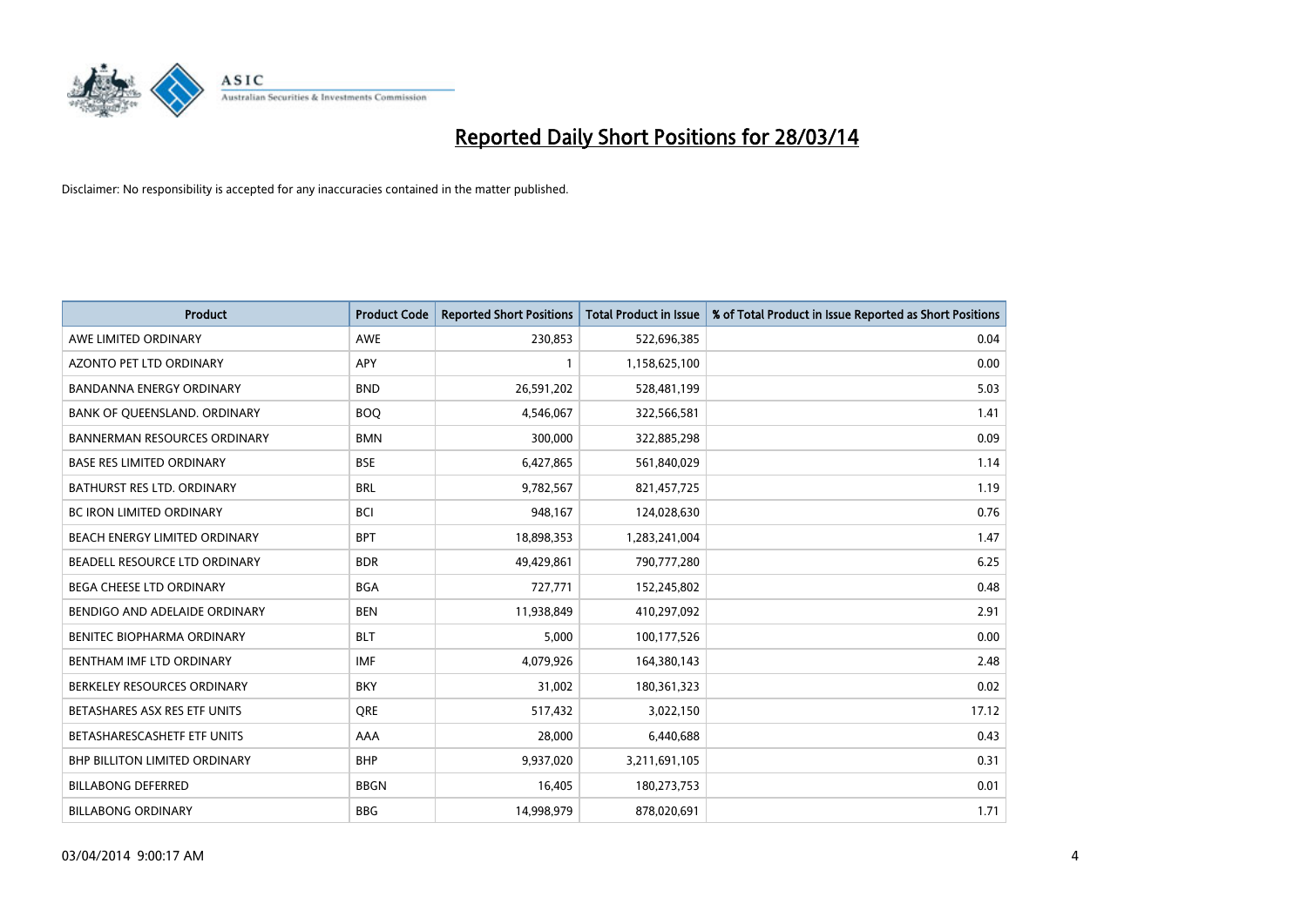

| <b>Product</b>                                | <b>Product Code</b> | <b>Reported Short Positions</b> | <b>Total Product in Issue</b> | % of Total Product in Issue Reported as Short Positions |
|-----------------------------------------------|---------------------|---------------------------------|-------------------------------|---------------------------------------------------------|
| <b>BIONOMICS LIMITED ORDINARY</b>             | <b>BNO</b>          | 330,503                         | 417,311,567                   | 0.08                                                    |
| BLACKMORES LIMITED ORDINARY                   | BKL                 | 5,629                           | 17,046,032                    | 0.03                                                    |
| <b>BLACKTHORN RESOURCES ORD US PROHIBITED</b> | <b>BTR</b>          | 280,632                         | 164,285,950                   | 0.17                                                    |
| BLUESCOPE STEEL LTD ORDINARY                  | <b>BSL</b>          | 6,422,033                       | 558,733,728                   | 1.15                                                    |
| <b>BOART LONGYEAR ORDINARY</b>                | <b>BLY</b>          | 47,203,862                      | 461,163,412                   | 10.24                                                   |
| <b>BOOM LOGISTICS ORDINARY</b>                | <b>BOL</b>          | 78,625                          | 474,868,764                   | 0.02                                                    |
| BORAL LIMITED, ORDINARY                       | <b>BLD</b>          | 26,034,356                      | 782,736,249                   | 3.33                                                    |
| <b>BRADKEN LIMITED ORDINARY</b>               | <b>BKN</b>          | 18,502,396                      | 171,027,249                   | 10.82                                                   |
| <b>BRAMBLES LIMITED ORDINARY</b>              | <b>BXB</b>          | 1,597,303                       | 1,562,140,497                 | 0.10                                                    |
| <b>BREVILLE GROUP LTD ORDINARY</b>            | <b>BRG</b>          | 2,085,251                       | 130,095,322                   | 1.60                                                    |
| BRICKWORKS LIMITED ORDINARY                   | <b>BKW</b>          | 20,693                          | 148,038,996                   | 0.01                                                    |
| <b>BROCKMAN MINING LTD ORDINARY</b>           | <b>BCK</b>          | 36                              | 8,381,982,131                 | 0.00                                                    |
| BT INVESTMENT MNGMNT ORDINARY                 | <b>BTT</b>          | 252,073                         | 282,727,073                   | 0.09                                                    |
| <b>BURU ENERGY ORDINARY</b>                   | <b>BRU</b>          | 13,399,798                      | 298,505,530                   | 4.49                                                    |
| <b>BWP TRUST ORDINARY UNITS</b>               | <b>BWP</b>          | 6,634,571                       | 634,395,195                   | 1.05                                                    |
| CABCHARGE AUSTRALIA ORDINARY                  | CAB                 | 10,876,052                      | 120,430,683                   | 9.03                                                    |
| CALTEX AUSTRALIA ORDINARY                     | <b>CTX</b>          | 2,147,162                       | 270,000,000                   | 0.80                                                    |
| CARDNO LIMITED ORDINARY                       | CDD                 | 6,443,063                       | 160,954,250                   | 4.00                                                    |
| <b>CARINDALE PROPERTY UNIT</b>                | <b>CDP</b>          | 517                             | 70,000,000                    | 0.00                                                    |
| CARNARVON PETROLEUM ORDINARY                  | <b>CVN</b>          | 734                             | 986,565,952                   | 0.00                                                    |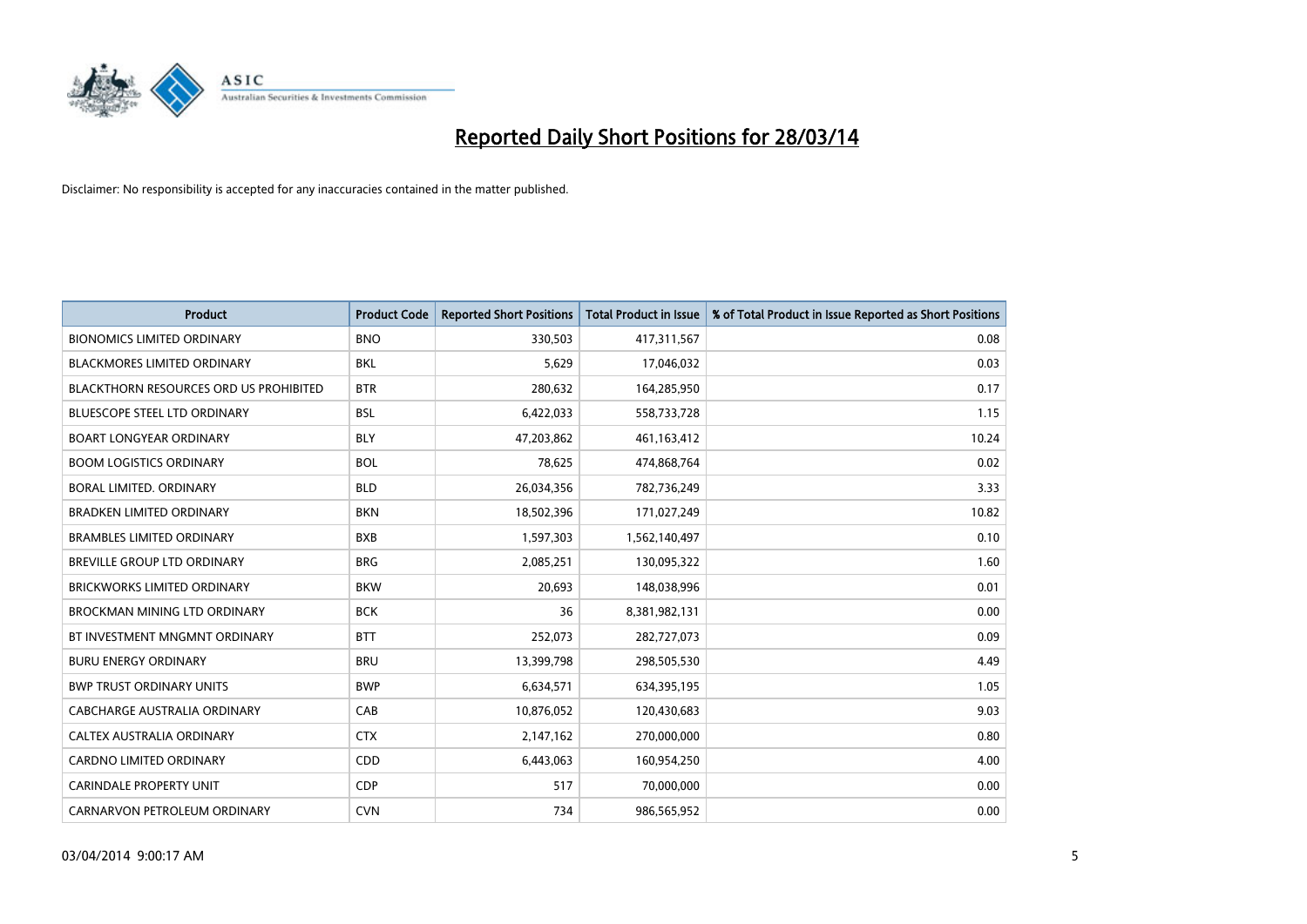

| Product                                 | <b>Product Code</b> | <b>Reported Short Positions</b> | <b>Total Product in Issue</b> | % of Total Product in Issue Reported as Short Positions |
|-----------------------------------------|---------------------|---------------------------------|-------------------------------|---------------------------------------------------------|
| CARSALES.COM LTD ORDINARY               | <b>CRZ</b>          | 7,080,636                       | 237,773,965                   | 2.98                                                    |
| CASH CONVERTERS ORDINARY                | CCV                 | 12,276,346                      | 426,302,767                   | 2.88                                                    |
| CEDAR WOODS PROP. ORDINARY              | <b>CWP</b>          | 84,824                          | 73,732,683                    | 0.12                                                    |
| CENTRAL PETROLEUM ORDINARY              | <b>CTP</b>          | 495,167                         | 309,220,273                   | 0.16                                                    |
| <b>CERAMIC FUEL CELLS ORDINARY</b>      | <b>CFU</b>          | 4,058                           | 1,771,524,324                 | 0.00                                                    |
| CFS RETAIL TRUST GRP STAPLED SECURITIES | <b>CFX</b>          | 72,145,961                      | 3,018,050,810                 | 2.39                                                    |
| CHALLENGER DIV.PRO. STAPLED UNITS       | <b>CDI</b>          | 153,142                         | 214,101,013                   | 0.07                                                    |
| <b>CHALLENGER LIMITED ORDINARY</b>      | <b>CGF</b>          | 1,221,452                       | 530,862,585                   | 0.23                                                    |
| CHARTER HALL GROUP STAPLED US PROHIBIT. | <b>CHC</b>          | 356,728                         | 347,925,558                   | 0.10                                                    |
| <b>CHARTER HALL RETAIL UNITS</b>        | <b>COR</b>          | 10,224,364                      | 369,040,750                   | 2.77                                                    |
| <b>CHORUS LIMITED ORDINARY</b>          | <b>CNU</b>          | 505,411                         | 396,369,767                   | 0.13                                                    |
| CITIGOLD CORP LTD ORDINARY              | <b>CTO</b>          | 153,427                         | 1,495,764,906                 | 0.01                                                    |
| CLINUVEL PHARMACEUT. ORDINARY           | <b>CUV</b>          | 600                             | 38,217,038                    | 0.00                                                    |
| COAL OF AFRICA LTD ORDINARY             | <b>CZA</b>          | 426                             | 1,048,368,613                 | 0.00                                                    |
| <b>COALSPUR MINES LTD ORDINARY</b>      | <b>CPL</b>          | 6,393,183                       | 641,394,435                   | 1.00                                                    |
| COBAR CONSOLIDATED ORDINARY             | CCU                 | 100,000                         | 329,715,353                   | 0.03                                                    |
| COCA-COLA AMATIL ORDINARY               | <b>CCL</b>          | 14,967,535                      | 763,590,249                   | 1.96                                                    |
| COCHLEAR LIMITED ORDINARY               | <b>COH</b>          | 9,863,283                       | 57,062,020                    | 17.29                                                   |
| <b>COCKATOO COAL ORDINARY</b>           | <b>COK</b>          | 167,987                         | 4,529,134,266                 | 0.00                                                    |
| CODAN LIMITED ORDINARY                  | <b>CDA</b>          | 598,027                         | 176,969,924                   | 0.34                                                    |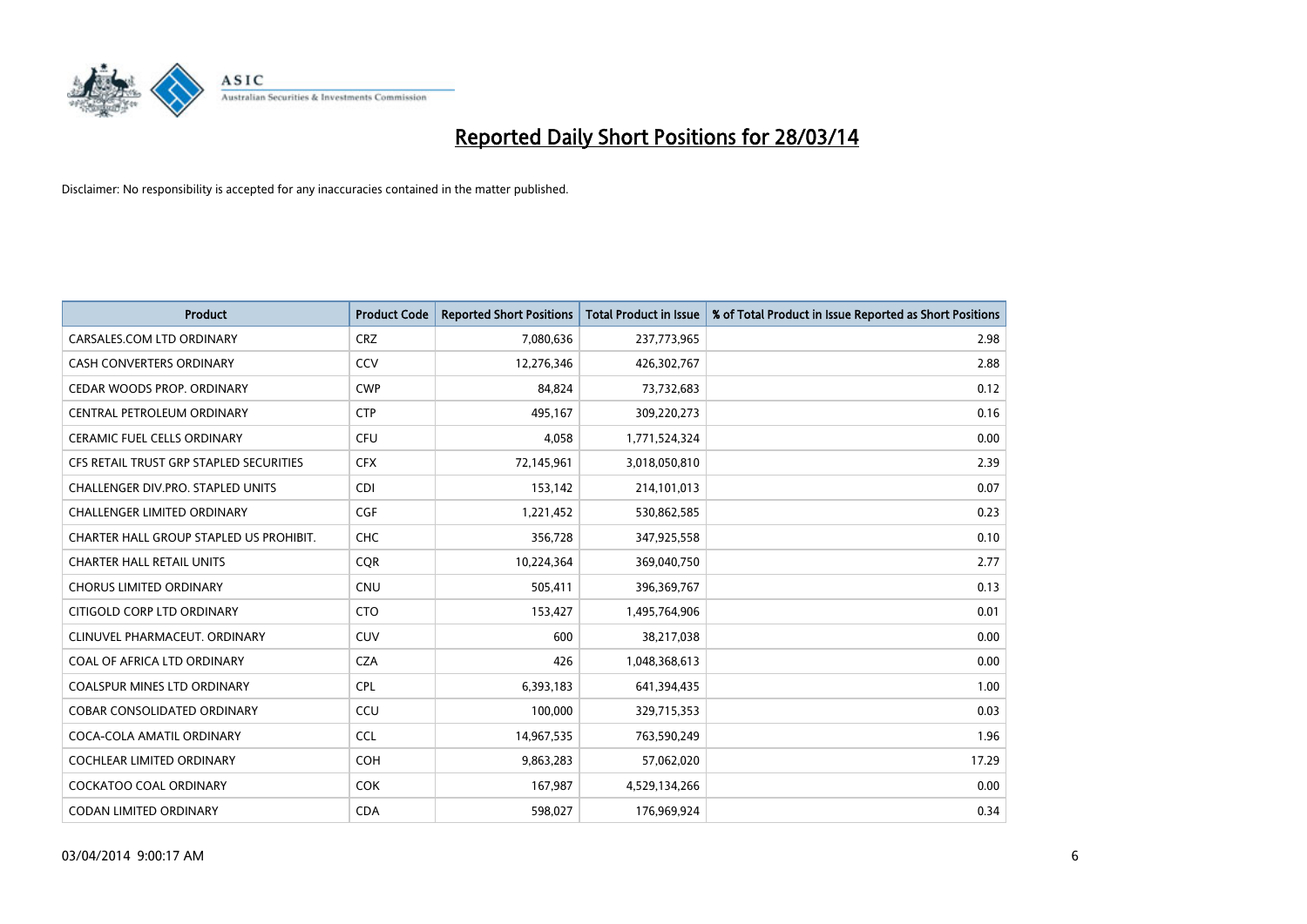

| <b>Product</b>                          | <b>Product Code</b> | <b>Reported Short Positions</b> | <b>Total Product in Issue</b> | % of Total Product in Issue Reported as Short Positions |
|-----------------------------------------|---------------------|---------------------------------|-------------------------------|---------------------------------------------------------|
| <b>COFFEY INTERNATIONAL ORDINARY</b>    | <b>COF</b>          | 18,923                          | 255,833,165                   | 0.01                                                    |
| <b>COKAL LTD ORDINARY</b>               | <b>CKA</b>          | 13,650                          | 471,103,926                   | 0.00                                                    |
| <b>COLLECTION HOUSE ORDINARY</b>        | <b>CLH</b>          | 2,241,564                       | 128,969,148                   | 1.74                                                    |
| <b>COLLINS FOODS LTD ORDINARY</b>       | <b>CKF</b>          | 23,008                          | 93,000,003                    | 0.02                                                    |
| COMMONWEALTH BANK, ORDINARY             | <b>CBA</b>          | 9,662,588                       | 1,611,928,836                 | 0.60                                                    |
| <b>COMMONWEALTH PROP ORDINARY UNITS</b> | <b>CPA</b>          | 204,075                         | 2,347,003,413                 | 0.01                                                    |
| <b>COMPASS RESOURCES ORDINARY</b>       | <b>CMR</b>          | 7,472                           | 1,403,744,100                 | 0.00                                                    |
| COMPUTERSHARE LTD ORDINARY              | <b>CPU</b>          | 12,177,670                      | 556,203,079                   | 2.19                                                    |
| <b>COOPER ENERGY LTD ORDINARY</b>       | <b>COE</b>          | 102,819                         | 329,235,509                   | 0.03                                                    |
| <b>CORP TRAVEL LIMITED ORDINARY</b>     | <b>CTD</b>          | 57,331                          | 89,890,762                    | 0.06                                                    |
| COVER-MORE GRP LTD ORDINARY             | <b>CVO</b>          | 3,323,441                       | 317,750,000                   | 1.05                                                    |
| <b>CREDIT CORP GROUP ORDINARY</b>       | <b>CCP</b>          | 225,821                         | 46,131,882                    | 0.49                                                    |
| <b>CROMWELL PROP STAPLED SECURITIES</b> | <b>CMW</b>          | 15,690,633                      | 1,724,697,156                 | 0.91                                                    |
| <b>CROWE HORWATH AUS ORDINARY</b>       | <b>CRH</b>          | 760,516                         | 273,005,429                   | 0.28                                                    |
| <b>CROWN RESORTS LTD ORDINARY</b>       | <b>CWN</b>          | 4,367,705                       | 728,394,185                   | 0.60                                                    |
| <b>CSG LIMITED ORDINARY</b>             | CSV                 | 8,001                           | 278,973,075                   | 0.00                                                    |
| <b>CSL LIMITED ORDINARY</b>             | <b>CSL</b>          | 690,174                         | 483,611,496                   | 0.14                                                    |
| <b>CSR LIMITED ORDINARY</b>             | <b>CSR</b>          | 14,530,169                      | 506,000,315                   | 2.87                                                    |
| <b>CUDECO LIMITED ORDINARY</b>          | CDU                 | 8,706,328                       | 234,033,408                   | 3.72                                                    |
| DART ENERGY LTD ORDINARY                | <b>DTE</b>          | 4,709,866                       | 1,108,752,733                 | 0.42                                                    |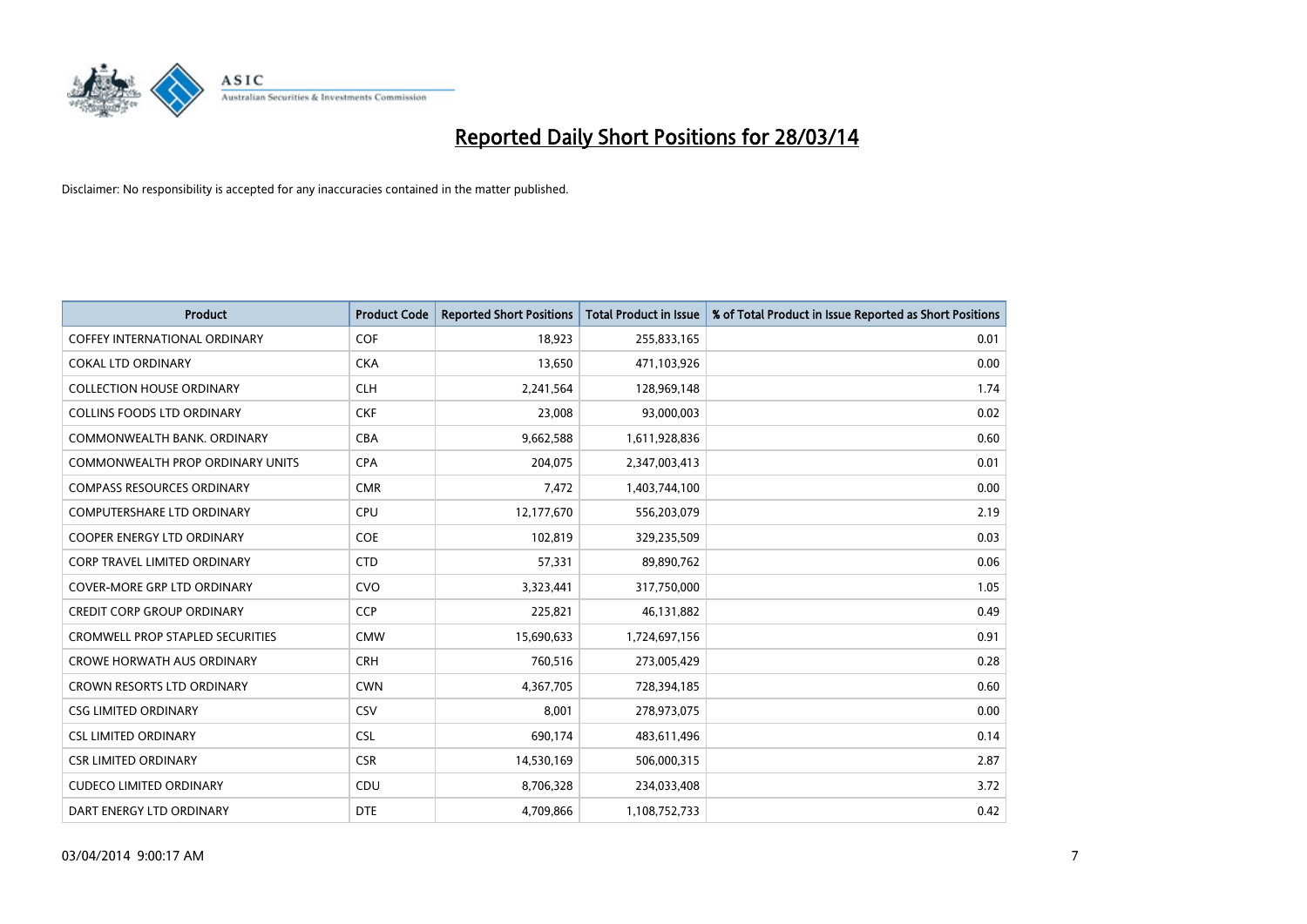

| <b>Product</b>                     | <b>Product Code</b> | <b>Reported Short Positions</b> | <b>Total Product in Issue</b> | % of Total Product in Issue Reported as Short Positions |
|------------------------------------|---------------------|---------------------------------|-------------------------------|---------------------------------------------------------|
| DATA#3 LIMITED ORDINARY            | <b>DTL</b>          | 229,620                         | 153,974,950                   | 0.15                                                    |
| DAVID JONES LIMITED ORDINARY       | <b>DJS</b>          | 28,531,320                      | 537,137,845                   | 5.31                                                    |
| DECMIL GROUP LIMITED ORDINARY      | <b>DCG</b>          | 1,794,828                       | 168,657,794                   | 1.06                                                    |
| DEEP YELLOW LIMITED ORDINARY       | <b>DYL</b>          | 1,600,000                       | 1,617,041,367                 | 0.10                                                    |
| DEVINE LIMITED ORDINARY            | <b>DVN</b>          | 10,000                          | 158,730,556                   | 0.01                                                    |
| DEXUS PROPERTY GROUP STAPLED UNITS | <b>DXS</b>          | 9,156,100                       | 5,379,489,824                 | 0.17                                                    |
| DICK SMITH HLDGS ORDINARY          | <b>DSH</b>          | 11,710,554                      | 236,511,364                   | 4.95                                                    |
| DISCOVERY METALS LTD ORDINARY      | <b>DML</b>          | 4,281,928                       | 560,034,418                   | 0.76                                                    |
| DOMINO PIZZA ENTERPR ORDINARY      | <b>DMP</b>          | 1,543,502                       | 85,915,713                    | 1.80                                                    |
| DONACO INTERNATIONAL ORDINARY      | <b>DNA</b>          | 2,397,244                       | 403,108,954                   | 0.59                                                    |
| DORAY MINERALS LTD ORDINARY        | <b>DRM</b>          | 1,357                           | 163,326,768                   | 0.00                                                    |
| DOWNER EDI LIMITED ORDINARY        | <b>DOW</b>          | 15,391,361                      | 435,399,975                   | 3.53                                                    |
| DRAGON MINING LTD ORDINARY         | <b>DRA</b>          | 50,000                          | 88,840,613                    | 0.06                                                    |
| DRILLSEARCH ENERGY ORDINARY        | <b>DLS</b>          | 13,843,198                      | 432,965,895                   | 3.20                                                    |
| DUET GROUP STAPLED US PROHIBIT.    | <b>DUE</b>          | 20,125,301                      | 1,317,809,323                 | 1.53                                                    |
| DULUXGROUP LIMITED ORDINARY        | <b>DLX</b>          | 1,895,951                       | 381,093,950                   | 0.50                                                    |
| <b>DWS LTD ORDINARY</b>            | <b>DWS</b>          | 7,001                           | 132,362,763                   | 0.01                                                    |
| ECHO ENTERTAINMENT ORDINARY        | <b>EGP</b>          | 32,055,748                      | 825,672,730                   | 3.88                                                    |
| <b>ELDERS LIMITED ORDINARY</b>     | <b>ELD</b>          | 19,776,311                      | 455,013,329                   | 4.35                                                    |
| ELEMENTAL MINERALS ORDINARY        | <b>ELM</b>          | 170,287                         | 303,263,391                   | 0.06                                                    |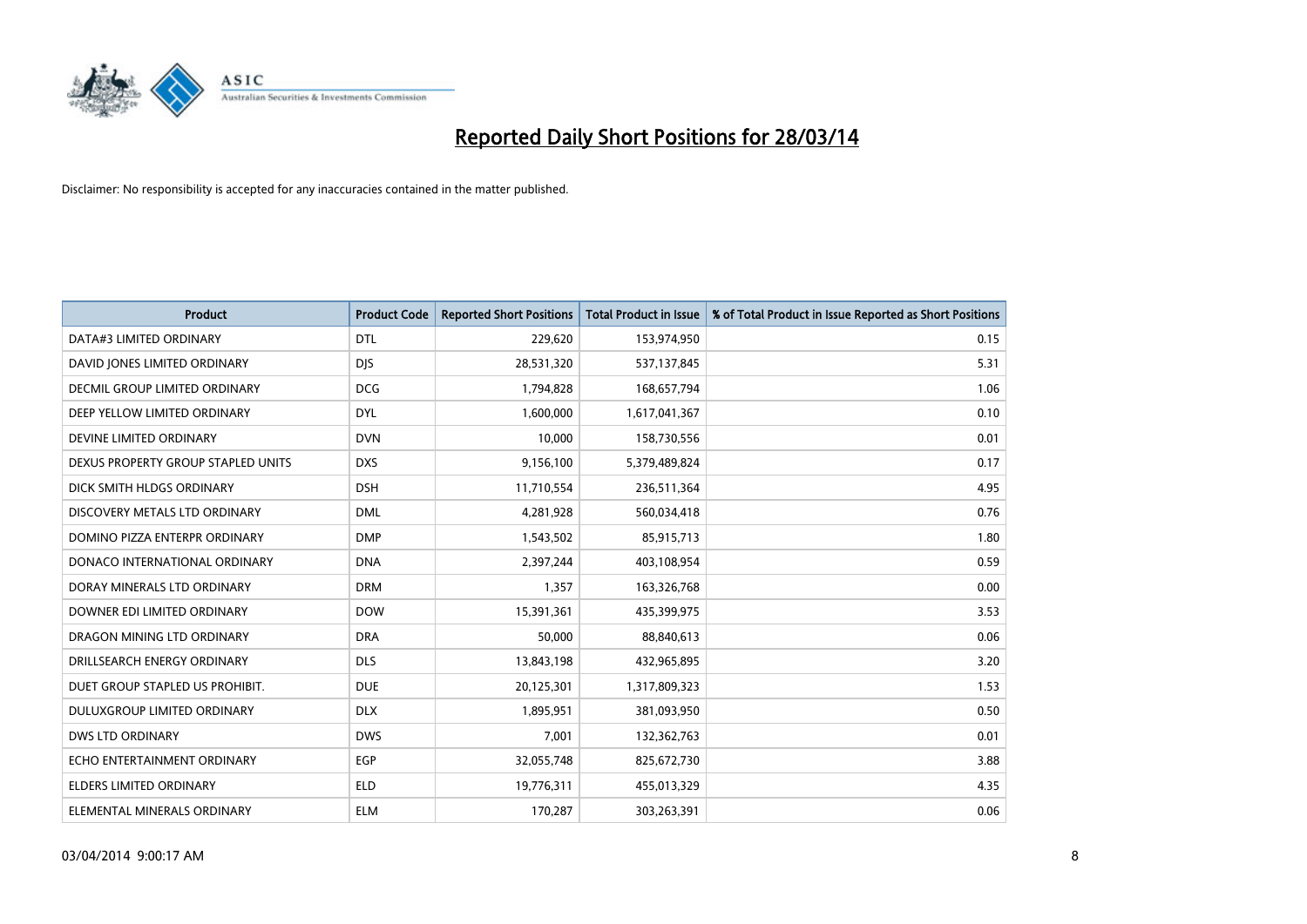

| <b>Product</b>                         | <b>Product Code</b> | <b>Reported Short Positions</b> | <b>Total Product in Issue</b> | % of Total Product in Issue Reported as Short Positions |
|----------------------------------------|---------------------|---------------------------------|-------------------------------|---------------------------------------------------------|
| <b>EMECO HOLDINGS ORDINARY</b>         | <b>EHL</b>          | 15,908,827                      | 599,675,707                   | 2.65                                                    |
| <b>ENDEAVOUR MIN CORP CDI 1:1</b>      | <b>EVR</b>          | 164,792                         | 68,203,015                    | 0.24                                                    |
| ENERGY RESOURCES ORDINARY 'A'          | <b>ERA</b>          | 7,847,755                       | 517,725,062                   | 1.52                                                    |
| <b>ENERGY WORLD CORPOR, ORDINARY</b>   | <b>EWC</b>          | 54,443,884                      | 1,734,166,672                 | 3.14                                                    |
| <b>ENVESTRA LIMITED ORDINARY</b>       | <b>ENV</b>          | 519,659                         | 1,796,808,474                 | 0.03                                                    |
| EQUATORIAL RES LTD ORDINARY            | EQX                 | 2,042                           | 122,185,353                   | 0.00                                                    |
| ERM POWER LIMITED ORDINARY             | EPW                 | 1,150,166                       | 239,269,727                   | 0.48                                                    |
| ESERVGLOBAL LIMITED ORDINARY           | ESV                 | 2,000,000                       | 253,545,997                   | 0.79                                                    |
| ETHANE PIPELINE STAPLED SECURITIES     | <b>EPX</b>          | 9,488                           | 69,302,275                    | 0.01                                                    |
| EVOLUTION MINING LTD ORDINARY          | <b>EVN</b>          | 29,246,508                      | 708,652,367                   | 4.13                                                    |
| FAIRFAX MEDIA LTD ORDINARY             | <b>FXJ</b>          | 117,122,069                     | 2,351,955,725                 | 4.98                                                    |
| FANTASTIC HOLDINGS ORDINARY            | <b>FAN</b>          | 19,107                          | 103,068,398                   | 0.02                                                    |
| <b>FAR LTD ORDINARY</b>                | <b>FAR</b>          | 27,129,070                      | 2,499,846,742                 | 1.09                                                    |
| FEDERATION CNTRES ORD/UNIT STAPLED SEC | <b>FDC</b>          | 5,680,759                       | 1,427,641,565                 | 0.40                                                    |
| FISHER & PAYKEL H. ORDINARY            | <b>FPH</b>          | 1,621,730                       | 551,103,383                   | 0.29                                                    |
| FLEETWOOD CORP ORDINARY                | <b>FWD</b>          | 2,429,500                       | 60,522,619                    | 4.01                                                    |
| FLETCHER BUILDING ORDINARY             | <b>FBU</b>          | 1,749,956                       | 687,854,788                   | 0.25                                                    |
| FLEXIGROUP LIMITED ORDINARY            | <b>FXL</b>          | 1,087,308                       | 304,096,060                   | 0.36                                                    |
| FLIGHT CENTRE TRAVEL ORDINARY          | <b>FLT</b>          | 5,957,745                       | 100,554,606                   | 5.92                                                    |
| <b>FLINDERS MINES LTD ORDINARY</b>     | <b>FMS</b>          | 4,359,733                       | 2,100,866,748                 | 0.21                                                    |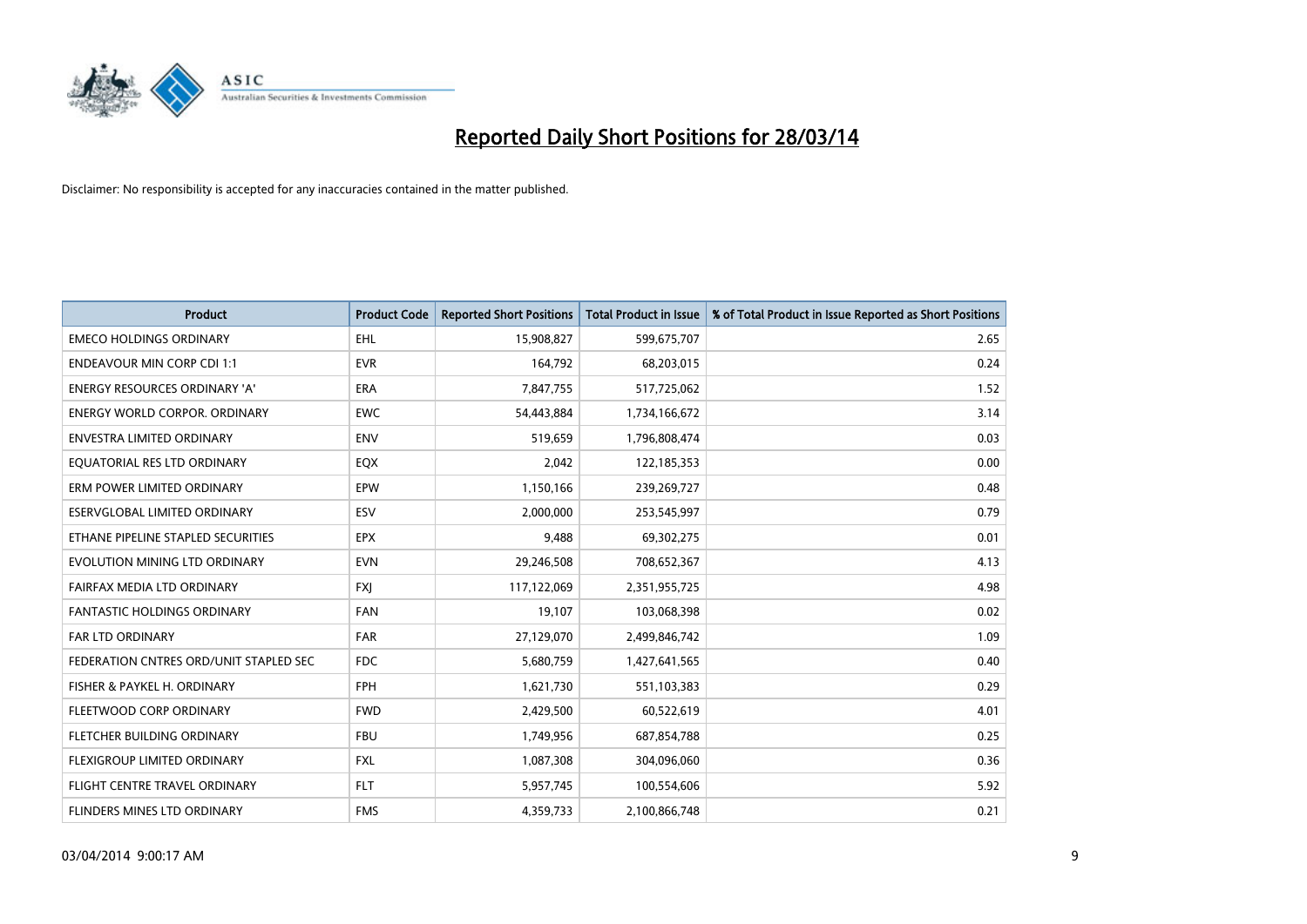

| <b>Product</b>                             | <b>Product Code</b> | <b>Reported Short Positions</b> | <b>Total Product in Issue</b> | % of Total Product in Issue Reported as Short Positions |
|--------------------------------------------|---------------------|---------------------------------|-------------------------------|---------------------------------------------------------|
| <b>FOCUS MINERALS LTD ORDINARY</b>         | <b>FML</b>          | 12,131,228                      | 9,137,375,877                 | 0.13                                                    |
| FONTERRA SHARE FUND ORDINARY UNITS         | <b>FSF</b>          | 80                              | 106,700,484                   | 0.00                                                    |
| <b>FORGE GROUP LIMITED ORDINARY</b>        | <b>FGE</b>          | 4,264,315                       | 86,169,014                    | 4.95                                                    |
| FORTESCUE METALS GRP ORDINARY              | <b>FMG</b>          | 155,691,366                     | 3,113,798,151                 | 5.00                                                    |
| <b>G.U.D. HOLDINGS ORDINARY</b>            | GUD                 | 3,894,917                       | 71,241,319                    | 5.47                                                    |
| <b>G8 EDUCATION LIMITED ORDINARY</b>       | <b>GEM</b>          | 5,723,361                       | 301,705,105                   | 1.90                                                    |
| <b>GALAXY RESOURCES ORDINARY</b>           | GXY                 | 329,458                         | 1,027,073,389                 | 0.03                                                    |
| <b>GBST HOLDINGS ORDINARY</b>              | <b>GBT</b>          | 38,165                          | 66,561,725                    | 0.06                                                    |
| <b>GDI PROPERTY GRP STAPLED SECURITIES</b> | GDI                 | 3,577,200                       | 567,575,025                   | 0.63                                                    |
| <b>GENETIC TECHNOLOGIES ORDINARY</b>       | <b>GTG</b>          | 1,923,360                       | 647,339,902                   | 0.30                                                    |
| <b>GEODYNAMICS LIMITED ORDINARY</b>        | GDY                 | 819                             | 406,452,608                   | 0.00                                                    |
| GI DYNAMICS, INC CDI US PROHIBITED         | GID                 | 920,140                         | 398,231,465                   | 0.23                                                    |
| <b>GINDALBIE METALS LTD ORDINARY</b>       | GBG                 | 40,044,381                      | 1,493,660,842                 | 2.68                                                    |
| <b>GOODMAN FIELDER, ORDINARY</b>           | <b>GFF</b>          | 38,601,100                      | 1,955,559,207                 | 1.97                                                    |
| <b>GOODMAN GROUP STAPLED</b>               | <b>GMG</b>          | 3,898,293                       | 1,727,685,976                 | 0.23                                                    |
| <b>GPT GROUP STAPLED SEC.</b>              | GPT                 | 9,785,533                       | 1,685,779,634                 | 0.58                                                    |
| <b>GRAINCORP LIMITED A CLASS ORDINARY</b>  | <b>GNC</b>          | 2,758,669                       | 228,855,628                   | 1.21                                                    |
| <b>GRANGE RESOURCES, ORDINARY</b>          | GRR                 | 4,660,367                       | 1,157,097,869                 | 0.40                                                    |
| <b>GREENCROSS LIMITED ORDINARY</b>         | <b>GXL</b>          | 30,374                          | 90,893,174                    | 0.03                                                    |
| <b>GREENLAND MIN EN LTD ORDINARY</b>       | GGG                 | 4,068,834                       | 574,572,911                   | 0.71                                                    |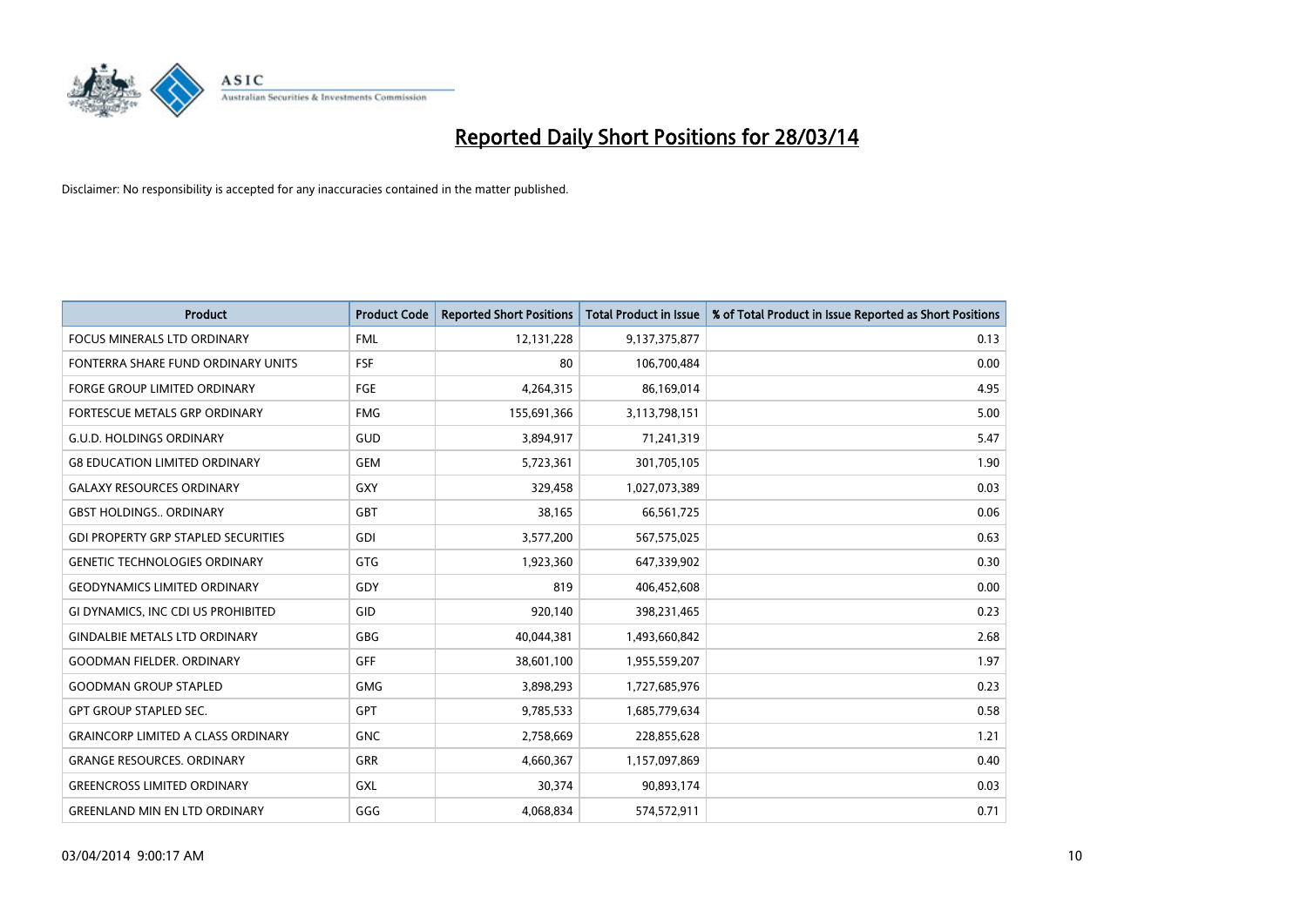

| <b>Product</b>                                   | <b>Product Code</b> | <b>Reported Short Positions</b> | <b>Total Product in Issue</b> | % of Total Product in Issue Reported as Short Positions |
|--------------------------------------------------|---------------------|---------------------------------|-------------------------------|---------------------------------------------------------|
| <b>GROWTHPOINT PROPERTY ORD/UNIT STAPLED SEC</b> | GOZ                 | 8,626                           | 488,029,437                   | 0.00                                                    |
| <b>GRYPHON MINERALS LTD ORDINARY</b>             | <b>GRY</b>          | 4,621,796                       | 400,889,282                   | 1.15                                                    |
| <b>GUILDFORD COAL LTD ORDINARY</b>               | <b>GUF</b>          | 216,030                         | 744,594,332                   | 0.03                                                    |
| <b>GUINNESS PEAT GROUP. CDI 1:1</b>              | GPG                 | 81,925                          | 179,896,960                   | 0.05                                                    |
| <b>GWA GROUP LTD ORDINARY</b>                    | <b>GWA</b>          | 10,468,821                      | 306,533,770                   | 3.42                                                    |
| HARVEY NORMAN ORDINARY                           | <b>HVN</b>          | 60,873,611                      | 1,062,316,784                 | 5.73                                                    |
| <b>HENDERSON GROUP CDI 1:1</b>                   | <b>HGG</b>          | 2,047,183                       | 632,597,144                   | 0.32                                                    |
| HFA HOLDINGS LIMITED ORDINARY                    | <b>HFA</b>          | 3,809                           | 118,738,157                   | 0.00                                                    |
| <b>HIGHLANDS PACIFIC ORDINARY</b>                | <b>HIG</b>          | 10,001                          | 854,261,346                   | 0.00                                                    |
| HILLGROVE RES LTD ORDINARY                       | <b>HGO</b>          | 545,339                         | 1,180,889,221                 | 0.05                                                    |
| HILLS LTD ORDINARY                               | <b>HIL</b>          | 500,000                         | 235,641,350                   | 0.21                                                    |
| HORIZON OIL LIMITED ORDINARY                     | <b>HZN</b>          | 96,221,041                      | 1,301,147,932                 | 7.40                                                    |
| HOT CHILI LTD ORDINARY                           | HCH                 | 10,000                          | 347,732,196                   | 0.00                                                    |
| <b>HOTEL PROPERTY STAPLED</b>                    | <b>HPI</b>          | 180,493                         | 132,870,000                   | 0.14                                                    |
| <b>ICON ENERGY LIMITED ORDINARY</b>              | <b>ICN</b>          | 2,926                           | 615,774,351                   | 0.00                                                    |
| <b>IINET LIMITED ORDINARY</b>                    | <b>IIN</b>          | 1,648,331                       | 161,238,847                   | 1.02                                                    |
| ILUKA RESOURCES ORDINARY                         | ILU                 | 41,416,375                      | 418,700,517                   | 9.89                                                    |
| <b>IMDEX LIMITED ORDINARY</b>                    | <b>IMD</b>          | 5,287,604                       | 210,473,188                   | 2.51                                                    |
| <b>IMPEDIMED LIMITED ORDINARY</b>                | <b>IPD</b>          | 17,245                          | 181,229,055                   | 0.01                                                    |
| <b>INCITEC PIVOT ORDINARY</b>                    | <b>IPL</b>          | 19,126,430                      | 1,644,919,097                 | 1.16                                                    |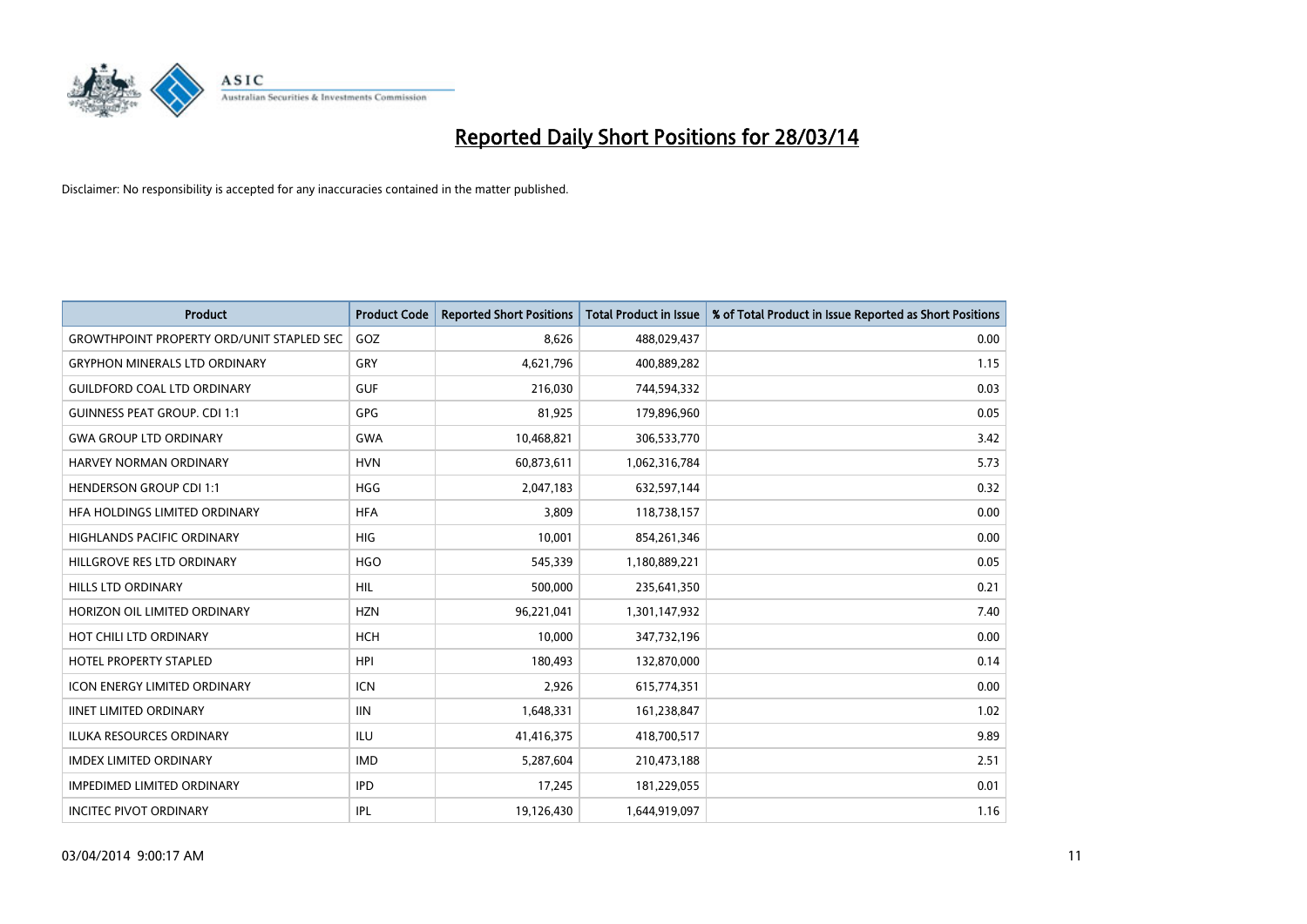

| <b>Product</b>                                | <b>Product Code</b> | <b>Reported Short Positions</b> | <b>Total Product in Issue</b> | % of Total Product in Issue Reported as Short Positions |
|-----------------------------------------------|---------------------|---------------------------------|-------------------------------|---------------------------------------------------------|
| <b>INDEPENDENCE GROUP ORDINARY</b>            | <b>IGO</b>          | 3,976,053                       | 233,323,905                   | 1.70                                                    |
| INDOCHINE MINING LTD ORDINARY                 | IDC                 | 18,008                          | 965,200,471                   | 0.00                                                    |
| <b>INDOPHIL RESOURCES ORDINARY</b>            | <b>IRN</b>          | 942,889                         | 1,203,146,194                 | 0.08                                                    |
| <b>INDUSTRIA REIT STAPLED</b>                 | <b>IDR</b>          | 13,680                          | 125,000,001                   | 0.01                                                    |
| <b>INFIGEN ENERGY STAPLED SECURITIES</b>      | <b>IFN</b>          | 3,184,412                       | 764,993,434                   | 0.42                                                    |
| <b>INFRATIL LIMITED ORDINARY</b>              | <b>IFZ</b>          | 81,000                          | 602,983,776                   | 0.01                                                    |
| <b>INGENIA GROUP STAPLED SECURITIES</b>       | <b>INA</b>          | 633,152                         | 676,240,232                   | 0.09                                                    |
| <b>INSURANCE AUSTRALIA ORDINARY</b>           | <b>IAG</b>          | 10,486,132                      | 2,341,618,048                 | 0.45                                                    |
| <b>INTREPID MINES ORDINARY</b>                | <b>IAU</b>          | 19,138,008                      | 556,689,740                   | 3.44                                                    |
| <b>INVESTA OFFICE FUND STAPLED SECURITIES</b> | <b>IOF</b>          | 1,287,130                       | 614,047,458                   | 0.21                                                    |
| <b>INVOCARE LIMITED ORDINARY</b>              | <b>IVC</b>          | 4,181,667                       | 110,030,298                   | 3.80                                                    |
| <b>IOOF HOLDINGS LTD ORDINARY</b>             | IFL.                | 2,051,130                       | 232,118,034                   | 0.88                                                    |
| <b>IPROPERTY GROUP LTD ORDINARY</b>           | <b>IPP</b>          | 278,929                         | 181,415,005                   | 0.15                                                    |
| <b>IRESS LIMITED ORDINARY</b>                 | <b>IRE</b>          | 373,461                         | 158,585,126                   | 0.24                                                    |
| <b>IRON ORE HOLDINGS ORDINARY</b>             | <b>IOH</b>          | 26,197                          | 161,174,005                   | 0.02                                                    |
| <b>ISELECT LTD ORDINARY</b>                   | <b>ISU</b>          | 323,070                         | 260,889,894                   | 0.12                                                    |
| <b>ISONEA LIMITED ORDINARY</b>                | <b>ISN</b>          | 2,000                           | 264,304,007                   | 0.00                                                    |
| JAMES HARDIE INDUST CHESS DEPOSITARY INT      | <b>IHX</b>          | 3,256,914                       | 446,394,563                   | 0.73                                                    |
| <b>IB HI-FI LIMITED ORDINARY</b>              | <b>IBH</b>          | 12,402,726                      | 100,385,400                   | 12.36                                                   |
| <b>KAGARA LTD ORDINARY</b>                    | <b>KZL</b>          | 4,528,202                       | 798,953,117                   | 0.57                                                    |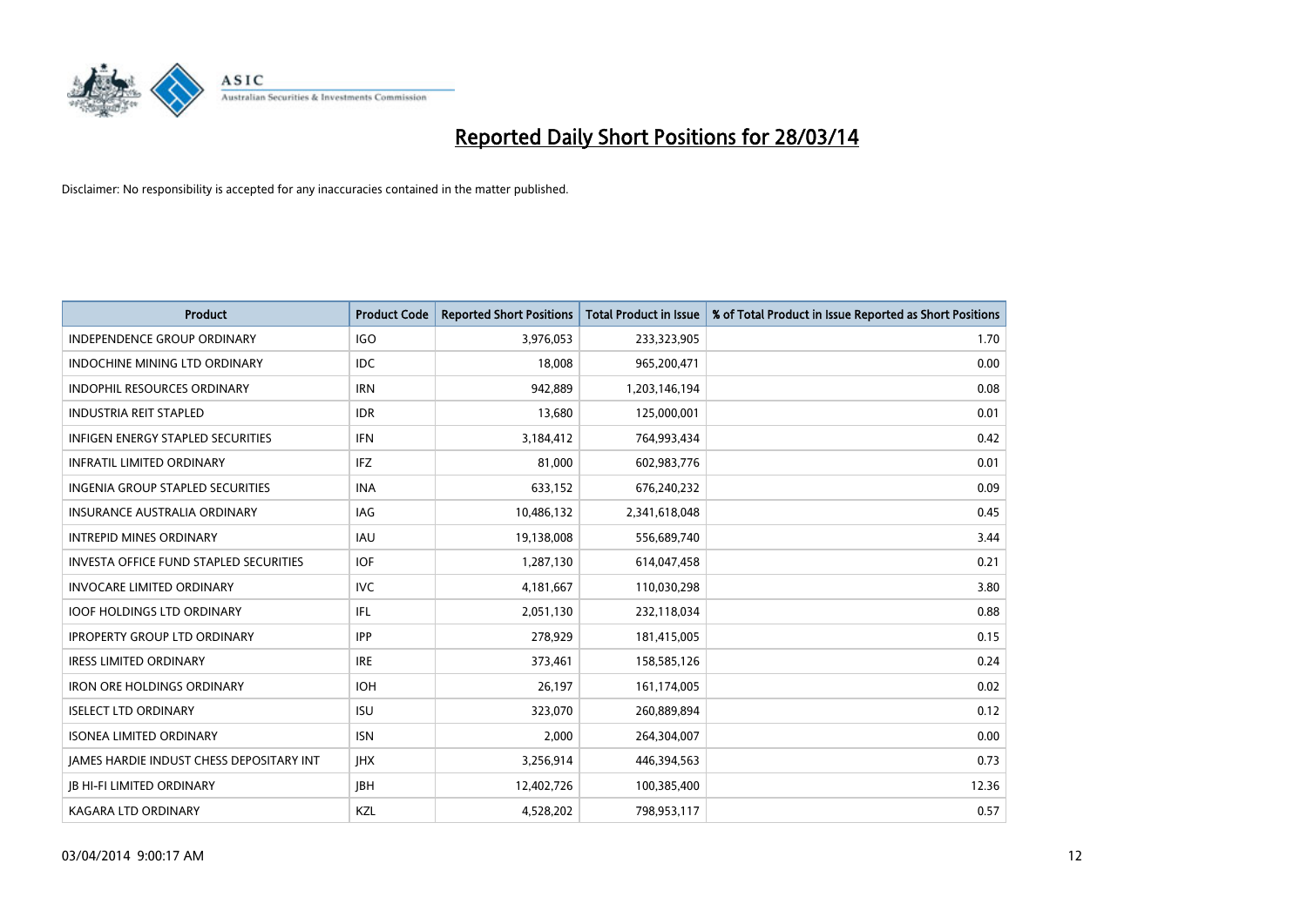

| <b>Product</b>                        | <b>Product Code</b> | <b>Reported Short Positions</b> | <b>Total Product in Issue</b> | % of Total Product in Issue Reported as Short Positions |
|---------------------------------------|---------------------|---------------------------------|-------------------------------|---------------------------------------------------------|
| KAROON GAS AUSTRALIA ORDINARY         | <b>KAR</b>          | 11,256,553                      | 255,841,581                   | 4.40                                                    |
| KATHMANDU HOLD LTD ORDINARY           | <b>KMD</b>          | 132,203                         | 200,473,338                   | 0.07                                                    |
| <b>KBL MINING LIMITED ORDINARY</b>    | <b>KBL</b>          | 1,820                           | 393,535,629                   | 0.00                                                    |
| KINGSGATE CONSOLID. ORDINARY          | <b>KCN</b>          | 19,981,150                      | 192,691,879                   | 10.37                                                   |
| KINGSROSE MINING LTD ORDINARY         | <b>KRM</b>          | 260,442                         | 358,611,493                   | 0.07                                                    |
| LEIGHTON HOLDINGS ORDINARY            | LEI                 | 13,192,047                      | 337,738,438                   | 3.91                                                    |
| LEND LEASE GROUP UNIT/ORD STAPLED     | <b>LLC</b>          | 4,582,884                       | 577,475,833                   | 0.79                                                    |
| LIQUEFIED NATURAL ORDINARY            | <b>LNG</b>          | 65,703                          | 355,829,015                   | 0.02                                                    |
| LYCOPODIUM LIMITED ORDINARY           | <b>LYL</b>          | 1,001                           | 38,955,103                    | 0.00                                                    |
| LYNAS CORPORATION ORDINARY            | <b>LYC</b>          | 128,856,824                     | 1,961,185,594                 | 6.57                                                    |
| <b>M2 GRP LTD ORDINARY</b>            | <b>MTU</b>          | 13,719,785                      | 179,511,351                   | 7.64                                                    |
| <b>MACA LIMITED ORDINARY</b>          | <b>MLD</b>          | 242,899                         | 202,676,373                   | 0.12                                                    |
| <b>MACMAHON HOLDINGS ORDINARY</b>     | <b>MAH</b>          | 84,031                          | 1,261,699,966                 | 0.01                                                    |
| MACO ATLAS ROADS GRP ORDINARY STAPLED | <b>MOA</b>          | 7,005,290                       | 487,230,540                   | 1.44                                                    |
| MACQUARIE GROUP LTD ORDINARY          | <b>MOG</b>          | 1,219,806                       | 321,074,750                   | 0.38                                                    |
| MAGELLAN FIN GRP LTD ORDINARY         | <b>MFG</b>          | 1,900,038                       | 157,051,924                   | 1.21                                                    |
| <b>MATRIX C &amp; E LTD ORDINARY</b>  | <b>MCE</b>          | 2,878,088                       | 94,555,428                    | 3.04                                                    |
| <b>MAVERICK DRILLING ORDINARY</b>     | <b>MAD</b>          | 7,726,568                       | 468,004,529                   | 1.65                                                    |
| <b>MAXITRANS INDUSTRIES ORDINARY</b>  | <b>MXI</b>          | 355,281                         | 185,075,653                   | 0.19                                                    |
| MAYNE PHARMA LTD ORDINARY             | <b>MYX</b>          | 883,936                         | 586,651,477                   | 0.15                                                    |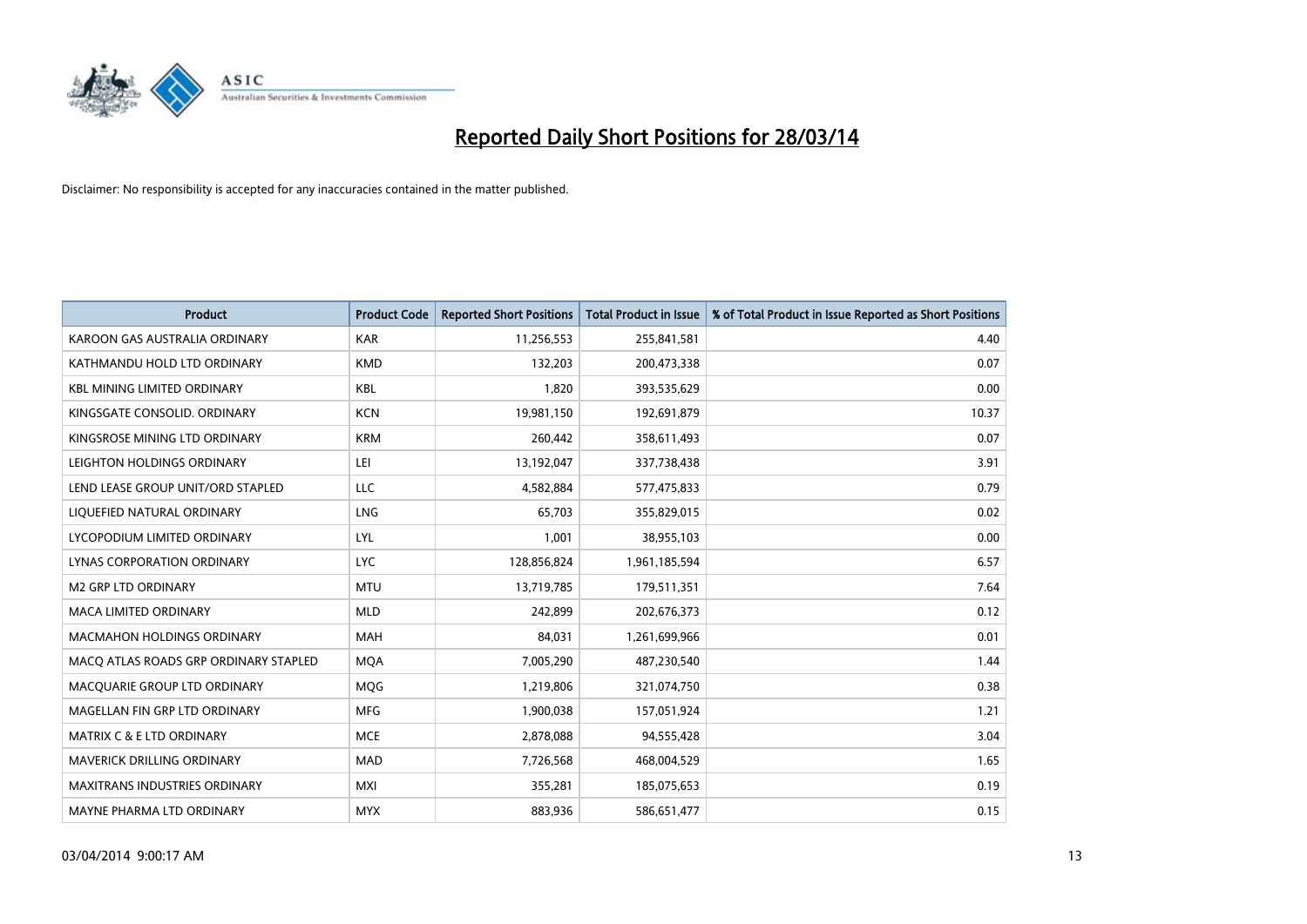

| <b>Product</b>                  | <b>Product Code</b> | <b>Reported Short Positions</b> | <b>Total Product in Issue</b> | % of Total Product in Issue Reported as Short Positions |
|---------------------------------|---------------------|---------------------------------|-------------------------------|---------------------------------------------------------|
| <b>MCALEESE LTD ORDINARY</b>    | <b>MCS</b>          | 23,000                          | 287,365,502                   | 0.01                                                    |
| MCMILLAN SHAKESPEARE ORDINARY   | <b>MMS</b>          | 218,918                         | 74,523,965                    | 0.29                                                    |
| <b>MCPHERSON'S LTD ORDINARY</b> | <b>MCP</b>          | 153,781                         | 93,994,381                    | 0.16                                                    |
| MEDUSA MINING LTD ORDINARY      | <b>MML</b>          | 7,830,430                       | 207,794,301                   | 3.77                                                    |
| <b>MERMAID MARINE ORDINARY</b>  | <b>MRM</b>          | 5,559,923                       | 334,111,938                   | 1.66                                                    |
| MESOBLAST LIMITED ORDINARY      | <b>MSB</b>          | 18,174,888                      | 321,210,394                   | 5.66                                                    |
| METALS X LIMITED ORDINARY       | <b>MLX</b>          | 663,576                         | 1,655,386,110                 | 0.04                                                    |
| METCASH LIMITED ORDINARY        | <b>MTS</b>          | 106,741,487                     | 888,338,048                   | 12.02                                                   |
| MIGHTY RIVER POWER ORDINARY     | <b>MYT</b>          | 3,674,488                       | 1,400,012,517                 | 0.26                                                    |
| MILLENNIUM MIN LTD ORDINARY     | <b>MOY</b>          | 2,316                           | 217,695,372                   | 0.00                                                    |
| MINCOR RESOURCES NL ORDINARY    | <b>MCR</b>          | 806,440                         | 188,208,274                   | 0.43                                                    |
| MINERAL DEPOSITS ORDINARY       | <b>MDL</b>          | 669,689                         | 103,538,786                   | 0.65                                                    |
| MINERAL RESOURCES, ORDINARY     | <b>MIN</b>          | 6,163,114                       | 186,312,198                   | 3.31                                                    |
| MINT WIRELESS ORDINARY          | <b>MNW</b>          | 1,004,386                       | 403,872,395                   | 0.25                                                    |
| MIRABELA NICKEL LTD ORDINARY    | <b>MBN</b>          | 18,455,648                      | 876,801,147                   | 2.10                                                    |
| MIRVAC GROUP STAPLED SECURITIES | <b>MGR</b>          | 2,417,646                       | 3,692,279,772                 | 0.07                                                    |
| MOBILE EMBRACE LTD ORDINARY     | <b>MBE</b>          | 315,300                         | 323,077,790                   | 0.10                                                    |
| MOLOPO ENERGY LTD ORDINARY      | <b>MPO</b>          | 268,667                         | 247,275,840                   | 0.11                                                    |
| MONADELPHOUS GROUP ORDINARY     | <b>MND</b>          | 13,027,842                      | 92,308,047                    | 14.11                                                   |
| MORTGAGE CHOICE LTD ORDINARY    | <b>MOC</b>          | 6,179                           | 123,780,387                   | 0.00                                                    |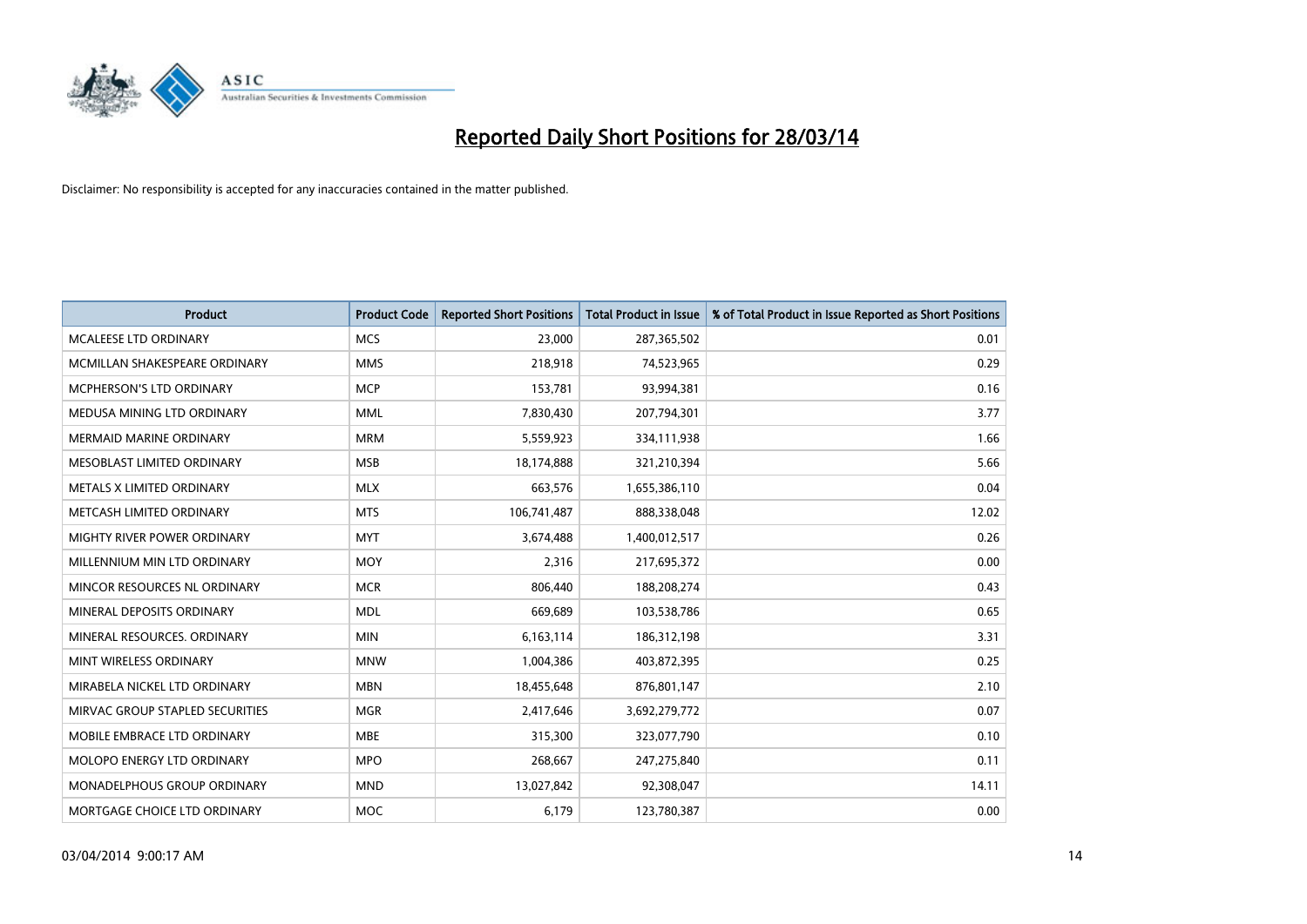

| <b>Product</b>                    | <b>Product Code</b> | <b>Reported Short Positions</b> | <b>Total Product in Issue</b> | % of Total Product in Issue Reported as Short Positions |
|-----------------------------------|---------------------|---------------------------------|-------------------------------|---------------------------------------------------------|
| <b>MOUNT GIBSON IRON ORDINARY</b> | MGX                 | 7,278,040                       | 1,090,584,232                 | 0.67                                                    |
| MULTIPLEX SITES SITES             | <b>MXUPA</b>        | 1,670                           | 4,500,000                     | 0.04                                                    |
| MURCHISON METALS LTD ORDINARY     | <b>MMX</b>          | 216,291                         | 450,497,346                   | 0.05                                                    |
| MYER HOLDINGS LTD ORDINARY        | <b>MYR</b>          | 72,380,693                      | 585,684,551                   | 12.36                                                   |
| <b>MYSTATE LIMITED ORDINARY</b>   | <b>MYS</b>          | 1,457                           | 87,234,451                    | 0.00                                                    |
| NANOSONICS LIMITED ORDINARY       | <b>NAN</b>          | 180,817                         | 263,798,826                   | 0.07                                                    |
| NATIONAL AUST. BANK ORDINARY      | <b>NAB</b>          | 6,379,865                       | 2,353,760,289                 | 0.27                                                    |
| NATIONAL STORAGE STAPLED          | <b>NSR</b>          | 1,589,840                       | 244,897,097                   | 0.65                                                    |
| NAVITAS LIMITED ORDINARY          | <b>NVT</b>          | 3,146,755                       | 375,712,581                   | 0.84                                                    |
| NEARMAP LTD ORDINARY              | <b>NEA</b>          | 57,586                          | 337,346,101                   | 0.02                                                    |
| NEON ENERGY LIMITED ORDINARY      | <b>NEN</b>          | 242,166                         | 553,037,848                   | 0.04                                                    |
| NEW HOPE CORPORATION ORDINARY     | NHC                 | 654,899                         | 830,933,112                   | 0.08                                                    |
| NEWCREST MINING ORDINARY          | <b>NCM</b>          | 5,665,751                       | 766,510,971                   | 0.74                                                    |
| NEWS CORP A NON-VOTING CDI        | <b>NWSLV</b>        | 405,303                         | 3,390,091                     | 11.96                                                   |
| NEWS CORP B VOTING CDI            | <b>NWS</b>          | 2,568,012                       | 19,315,405                    | 13.30                                                   |
| NEWSAT LIMITED ORDINARY           | <b>NWT</b>          | 5,779,063                       | 612,199,841                   | 0.94                                                    |
| NEXTDC LIMITED ORDINARY           | <b>NXT</b>          | 10,269,635                      | 192,904,486                   | 5.32                                                    |
| NEXUS ENERGY LIMITED ORDINARY     | <b>NXS</b>          | 1,462,101                       | 1,330,219,459                 | 0.11                                                    |
| NIB HOLDINGS LIMITED ORDINARY     | <b>NHF</b>          | 3,730,915                       | 439,004,182                   | 0.85                                                    |
| NICK SCALI LIMITED ORDINARY       | <b>NCK</b>          | 2,001                           | 81,000,000                    | 0.00                                                    |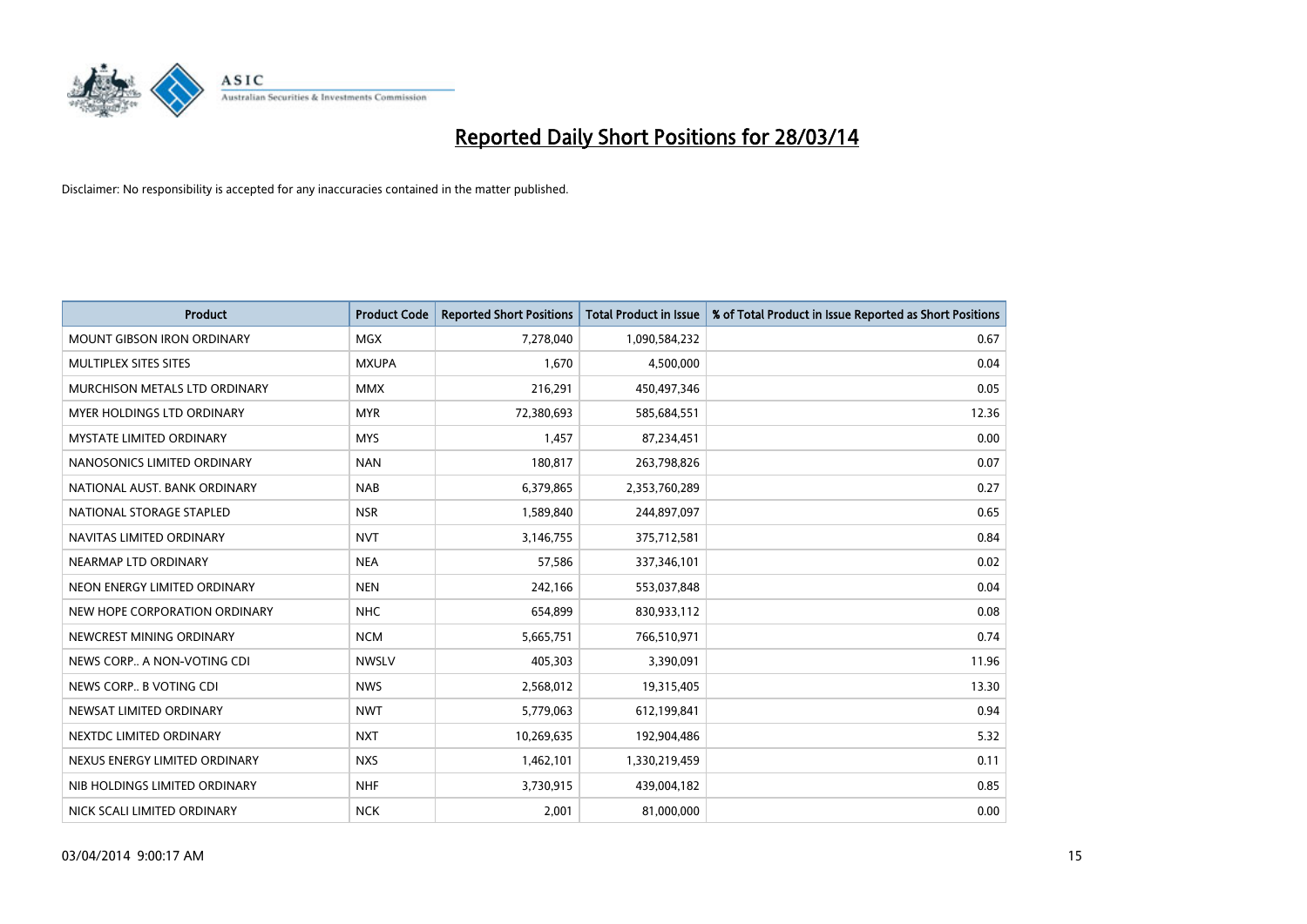

| <b>Product</b>                        | <b>Product Code</b> | <b>Reported Short Positions</b> | <b>Total Product in Issue</b> | % of Total Product in Issue Reported as Short Positions |
|---------------------------------------|---------------------|---------------------------------|-------------------------------|---------------------------------------------------------|
| NIDO PETROLEUM ORDINARY               | <b>NDO</b>          | 47,402                          | 2,048,317,635                 | 0.00                                                    |
| NINE ENTERTAINMENT ORDINARY           | <b>NEC</b>          | 11,951,539                      | 940,295,023                   | 1.27                                                    |
| NOBLE MINERAL RES ORDINARY            | <b>NMG</b>          | 2,365,726                       | 666,397,952                   | 0.36                                                    |
| NORTHERN IRON LTD ORDINARY            | <b>NFE</b>          | 15,121                          | 484,405,314                   | 0.00                                                    |
| NORTHERN STAR ORDINARY                | <b>NST</b>          | 2,610,222                       | 578,591,915                   | 0.45                                                    |
| NOVOGEN LIMITED ORDINARY              | <b>NRT</b>          | 177,003                         | 168,557,834                   | 0.11                                                    |
| NRW HOLDINGS LIMITED ORDINARY         | <b>NWH</b>          | 18,323,026                      | 278,888,011                   | 6.57                                                    |
| NUCOAL RESOURCES LTD ORDINARY         | <b>NCR</b>          | $\mathbf{1}$                    | 768,612,354                   | 0.00                                                    |
| NUFARM LIMITED ORDINARY               | <b>NUF</b>          | 15,911,848                      | 263,725,895                   | 6.03                                                    |
| <b>OAKTON LIMITED ORDINARY</b>        | <b>OKN</b>          | 57,737                          | 89,990,235                    | 0.06                                                    |
| OCEANAGOLD CORP. CHESS DEPOSITARY INT | <b>OGC</b>          | 4,827,672                       | 300,499,041                   | 1.61                                                    |
| OIL SEARCH LTD ORDINARY               | OSH                 | 16,479,517                      | 1,492,751,394                 | 1.10                                                    |
| OM HOLDINGS LIMITED ORDINARY          | OMH                 | 1,926,708                       | 733,423,337                   | 0.26                                                    |
| ORICA LIMITED ORDINARY                | ORI                 | 8,033,023                       | 370,924,362                   | 2.17                                                    |
| ORIGIN ENERGY ORDINARY                | <b>ORG</b>          | 7,217,101                       | 1,101,228,973                 | 0.66                                                    |
| OROCOBRE LIMITED ORDINARY             | <b>ORE</b>          | 2,088,044                       | 132,041,911                   | 1.58                                                    |
| ORORA LIMITED ORDINARY                | <b>ORA</b>          | 569,726                         | 1,206,684,923                 | 0.05                                                    |
| OROTONGROUP LIMITED ORDINARY          | ORL                 | 202,292                         | 40,880,902                    | 0.49                                                    |
| OTTO ENERGY LIMITED ORDINARY          | <b>OEL</b>          | 1,392,462                       | 1,149,290,071                 | 0.12                                                    |
| OZ MINERALS ORDINARY                  | OZL                 | 10,827,550                      | 303,470,022                   | 3.57                                                    |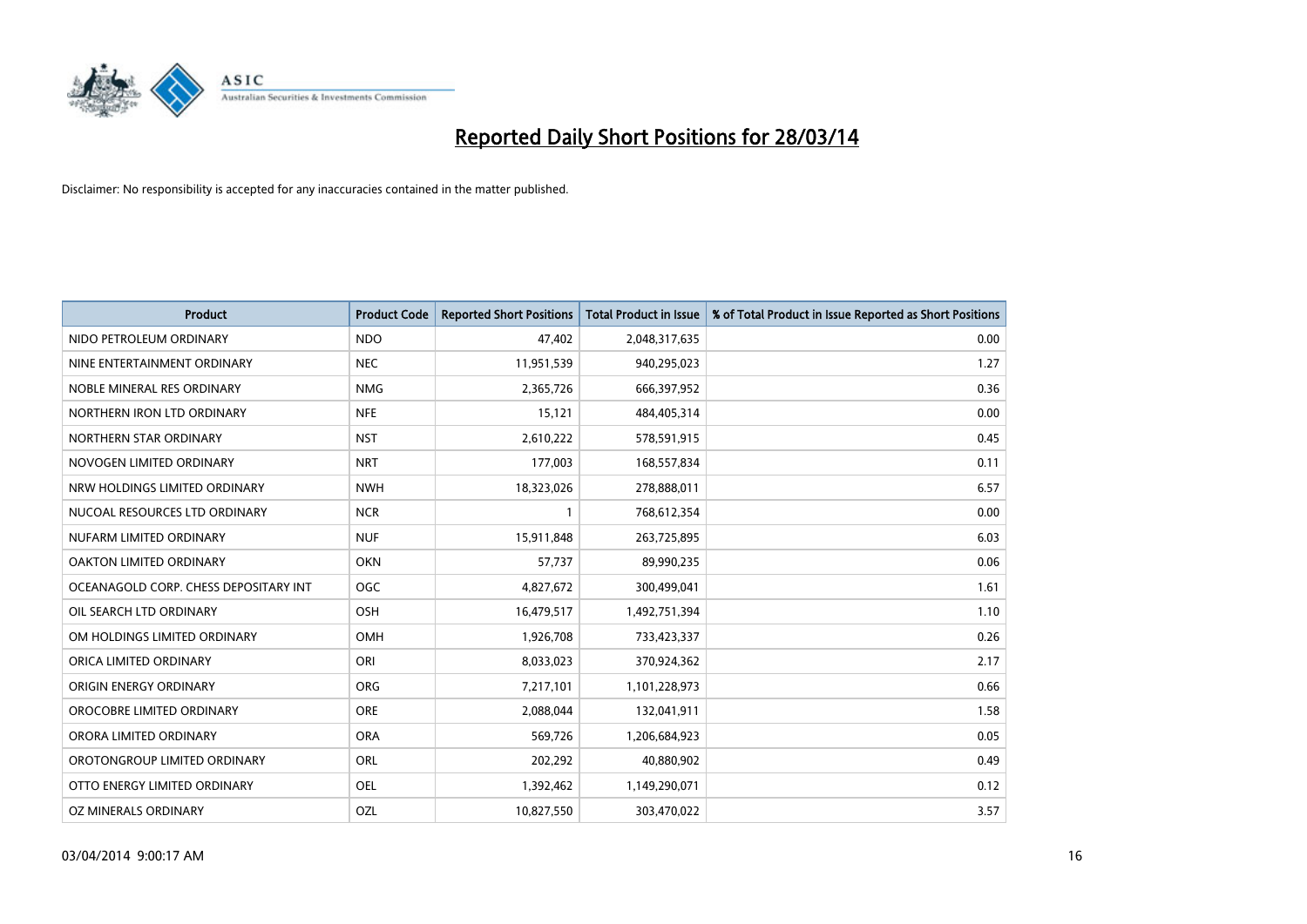

| <b>Product</b>                 | <b>Product Code</b> | <b>Reported Short Positions</b> | <b>Total Product in Issue</b> | % of Total Product in Issue Reported as Short Positions |
|--------------------------------|---------------------|---------------------------------|-------------------------------|---------------------------------------------------------|
| OZFOREX GROUP LTD ORDINARY     | <b>OFX</b>          | 4,415,327                       | 240,000,000                   | 1.84                                                    |
| <b>PACIFIC BRANDS ORDINARY</b> | <b>PBG</b>          | 17,158,688                      | 912,915,695                   | 1.88                                                    |
| PACT GROUP HLDGS LTD ORDINARY  | <b>PGH</b>          | 2,713,558                       | 294,097,961                   | 0.92                                                    |
| PALADIN ENERGY LTD ORDINARY    | <b>PDN</b>          | 90,708,790                      | 964, 367, 284                 | 9.41                                                    |
| PANAUST LIMITED ORDINARY       | <b>PNA</b>          | 7,957,615                       | 634,392,712                   | 1.25                                                    |
| PANORAMIC RESOURCES ORDINARY   | PAN                 | 591,213                         | 322,275,824                   | 0.18                                                    |
| PANTERRA GOLD LTD ORDINARY     | PGI                 | $\mathbf{1}$                    | 772,781,012                   | 0.00                                                    |
| PAPERLINX LIMITED ORDINARY     | <b>PPX</b>          | 45,095                          | 665, 181, 261                 | 0.01                                                    |
| PAPILLON RES LTD ORDINARY      | <b>PIR</b>          | 11,442,270                      | 340,894,210                   | 3.36                                                    |
| PATTIES FOODS LTD ORDINARY     | PFL                 | 10,001                          | 139,144,338                   | 0.01                                                    |
| PEET LIMITED ORDINARY          | <b>PPC</b>          | 329,973                         | 433,389,348                   | 0.08                                                    |
| PENINSULA ENERGY LTD ORDINARY  | <b>PEN</b>          | 1,975,542                       | 3,420,028,891                 | 0.06                                                    |
| PERPETUAL LIMITED ORDINARY     | <b>PPT</b>          | 1,196,033                       | 46,529,270                    | 2.57                                                    |
| PERSEUS MINING LTD ORDINARY    | <b>PRU</b>          | 13,142,756                      | 526,656,401                   | 2.50                                                    |
| PHARMAXIS LTD ORDINARY         | <b>PXS</b>          | 408,118                         | 309,514,849                   | 0.13                                                    |
| PHOSPHAGENICS LTD. ORDINARY    | <b>POH</b>          | 50,000                          | 1,020,465,957                 | 0.00                                                    |
| PLATINUM ASSET ORDINARY        | <b>PTM</b>          | 354,981                         | 579,659,095                   | 0.06                                                    |
| PLATINUM AUSTRALIA ORDINARY    | PLA                 | 836,127                         | 504,968,043                   | 0.17                                                    |
| PLATINUM CAPITAL LTD ORDINARY  | <b>PMC</b>          | 27,573                          | 231,071,933                   | 0.01                                                    |
| PMP LIMITED ORDINARY           | <b>PMP</b>          | 1,584,873                       | 323,781,124                   | 0.49                                                    |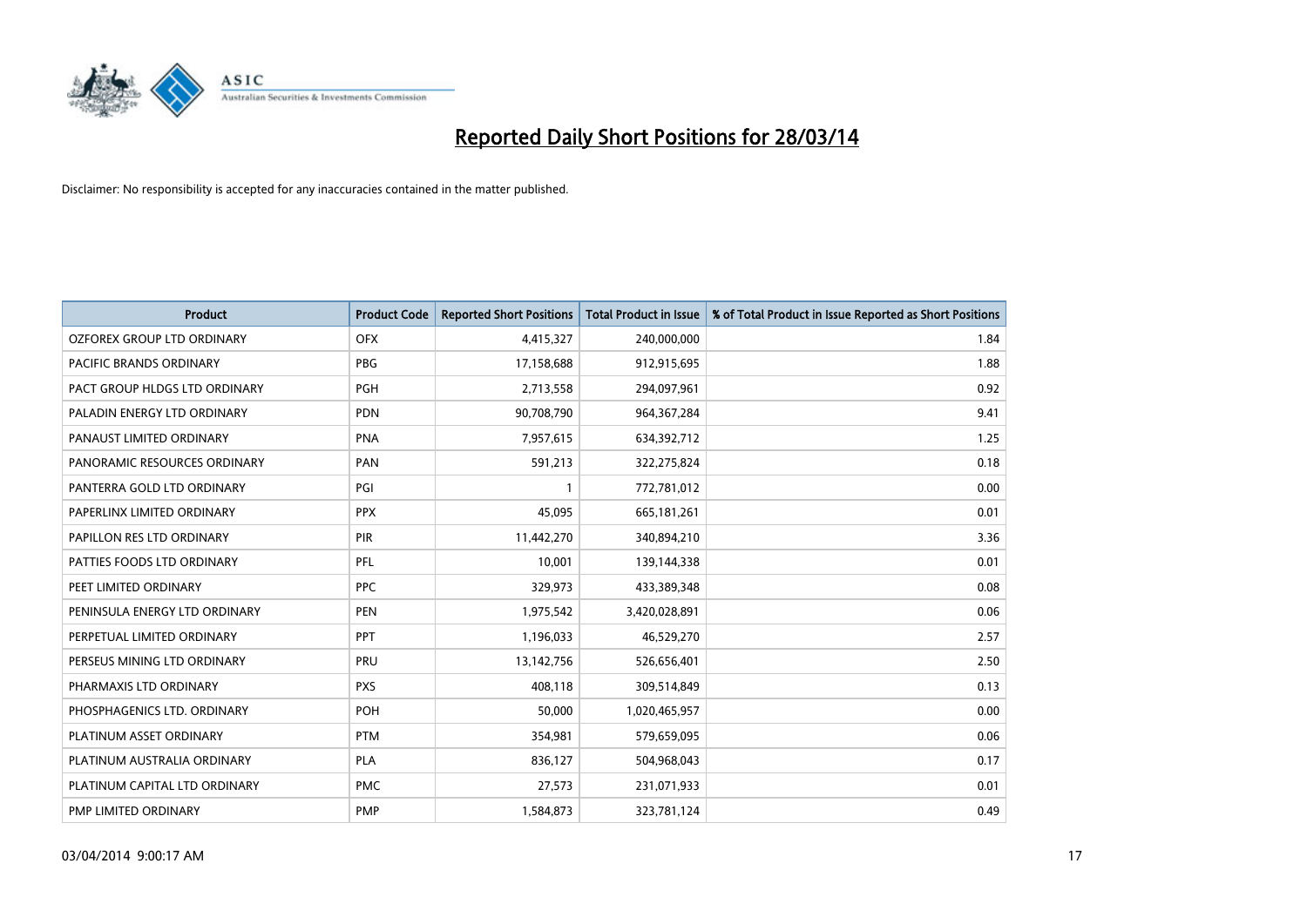

| <b>Product</b>                      | <b>Product Code</b> | <b>Reported Short Positions</b> | <b>Total Product in Issue</b> | % of Total Product in Issue Reported as Short Positions |
|-------------------------------------|---------------------|---------------------------------|-------------------------------|---------------------------------------------------------|
| POSEIDON NICK LTD ORDINARY          | <b>POS</b>          | 496,239                         | 466,264,157                   | 0.11                                                    |
| PRANA BIOTECHNOLOGY ORDINARY        | <b>PBT</b>          | 3,922,188                       | 429,475,350                   | 0.91                                                    |
| PREMIER INVESTMENTS ORDINARY        | <b>PMV</b>          | 91,131                          | 155,314,874                   | 0.06                                                    |
| PRIMA BIOMED LTD ORDINARY           | <b>PRR</b>          | 681,098                         | 1,228,709,341                 | 0.06                                                    |
| PRIMARY HEALTH CARE ORDINARY        | <b>PRY</b>          | 13,779,077                      | 504,956,647                   | 2.73                                                    |
| PRIME MEDIA GRP LTD ORDINARY        | <b>PRT</b>          | 148,000                         | 366,330,303                   | 0.04                                                    |
| PROGRAMMED ORDINARY                 | <b>PRG</b>          | 20,405                          | 118,235,616                   | 0.02                                                    |
| PURA VIDA ENERGY NL ORDINARY        | <b>PVD</b>          | 36,537                          | 126,641,883                   | 0.03                                                    |
| <b>QANTAS AIRWAYS ORDINARY</b>      | QAN                 | 72,407,566                      | 2,196,330,250                 | 3.30                                                    |
| OBE INSURANCE GROUP ORDINARY        | <b>OBE</b>          | 21,924,538                      | 1,248,704,599                 | 1.76                                                    |
| ORXPHARMA LTD ORDINARY              | <b>QRX</b>          | 66,492                          | 164,190,969                   | 0.04                                                    |
| <b>QUBE HOLDINGS LTD ORDINARY</b>   | QUB                 | 34,597,371                      | 931,433,499                   | 3.71                                                    |
| RAMELIUS RESOURCES ORDINARY         | <b>RMS</b>          | 170,165                         | 365,380,380                   | 0.05                                                    |
| RAMSAY HEALTH CARE ORDINARY         | <b>RHC</b>          | 1,520,670                       | 202,081,252                   | 0.75                                                    |
| <b>RCG CORPORATION LTD ORDINARY</b> | <b>RCG</b>          | 304,900                         | 263,808,625                   | 0.12                                                    |
| <b>RCR TOMLINSON ORDINARY</b>       | <b>RCR</b>          | 235,469                         | 136,989,238                   | 0.17                                                    |
| <b>REA GROUP ORDINARY</b>           | <b>REA</b>          | 898,209                         | 131,714,699                   | 0.68                                                    |
| <b>RECALL HOLDINGS LTD ORDINARY</b> | <b>REC</b>          | 1,271,372                       | 312,836,448                   | 0.41                                                    |
| <b>RECKON LIMITED ORDINARY</b>      | <b>RKN</b>          | 1,093,153                       | 126,913,066                   | 0.86                                                    |
| RED FORK ENERGY ORDINARY            | <b>RFE</b>          | 1,758,245                       | 501,051,719                   | 0.35                                                    |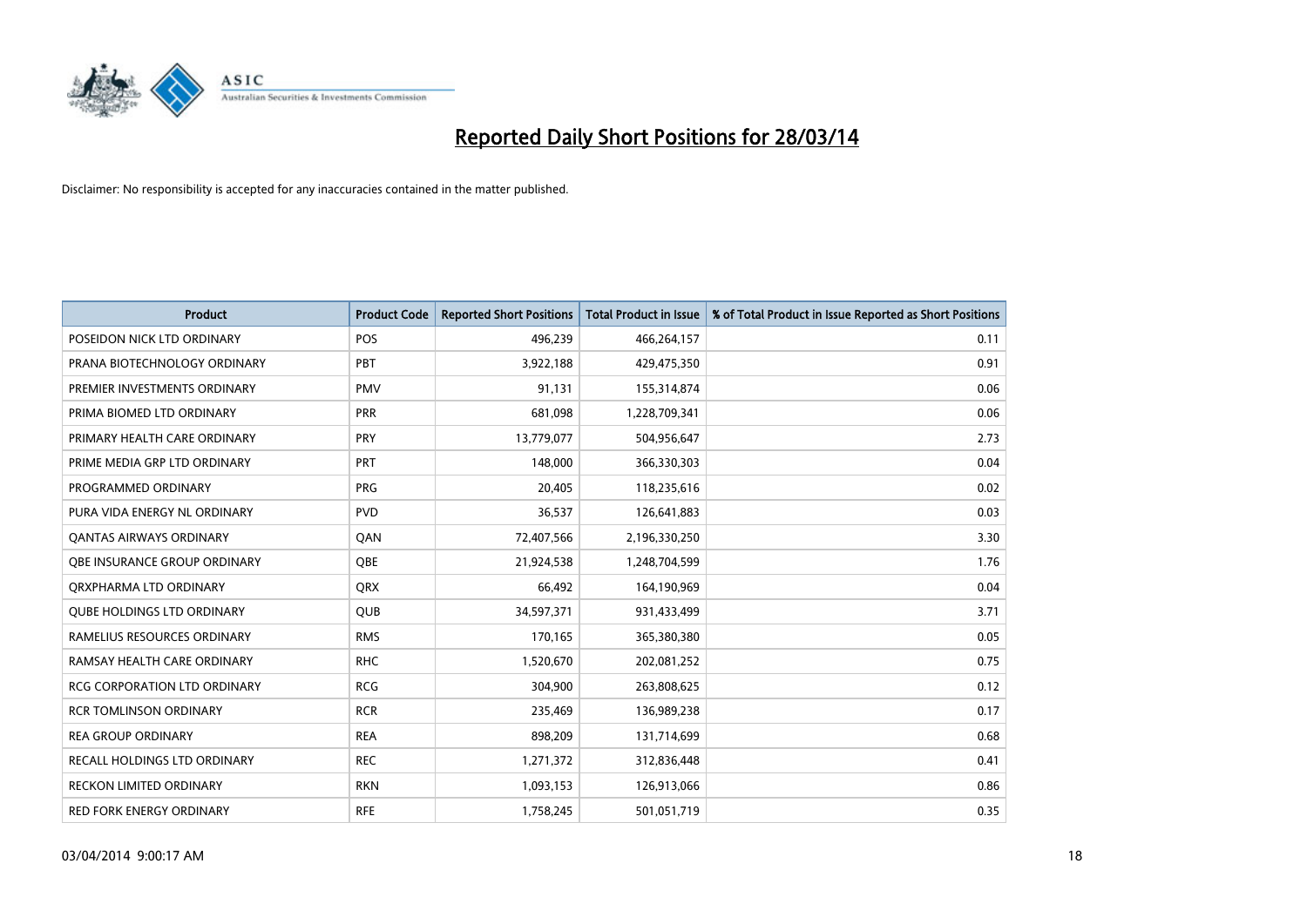

| Product                       | <b>Product Code</b> | <b>Reported Short Positions</b> | <b>Total Product in Issue</b> | % of Total Product in Issue Reported as Short Positions |
|-------------------------------|---------------------|---------------------------------|-------------------------------|---------------------------------------------------------|
| REDBANK ENERGY LTD ORDINARY   | <b>AEJ</b>          | 13                              | 786,287                       | 0.00                                                    |
| REECE AUSTRALIA LTD. ORDINARY | <b>REH</b>          | 272                             | 99,600,000                    | 0.00                                                    |
| REED RESOURCES LTD ORDINARY   | <b>RDR</b>          | 248,500                         | 523,453,895                   | 0.05                                                    |
| REGIS RESOURCES ORDINARY      | <b>RRL</b>          | 24,228,700                      | 499,744,095                   | 4.85                                                    |
| RESMED INC CDI 10:1           | <b>RMD</b>          | 36,129,955                      | 1,415,926,590                 | 2.55                                                    |
| RESOLUTE MINING ORDINARY      | <b>RSG</b>          | 14,689,278                      | 641,189,223                   | 2.29                                                    |
| RESOURCE EQUIP LTD ORDINARY   | <b>RQL</b>          | 300                             | 251,131,629                   | 0.00                                                    |
| RESOURCE GENERATION ORDINARY  | <b>RES</b>          | 224,301                         | 581,380,338                   | 0.04                                                    |
| RETAIL FOOD GROUP ORDINARY    | <b>RFG</b>          | 4,255,882                       | 144,049,390                   | 2.95                                                    |
| REX MINERALS LIMITED ORDINARY | <b>RXM</b>          | 1,660,804                       | 216,907,284                   | 0.77                                                    |
| RIO TINTO LIMITED ORDINARY    | <b>RIO</b>          | 6,591,668                       | 435,758,720                   | 1.51                                                    |
| ROC OIL COMPANY ORDINARY      | <b>ROC</b>          | 538,554                         | 686,568,400                   | 0.08                                                    |
| ROYAL WOLF HOLDINGS ORDINARY  | <b>RWH</b>          | 192,532                         | 100,387,052                   | 0.19                                                    |
| RURALCO HOLDINGS ORDINARY     | <b>RHL</b>          | 1,000                           | 77,291,069                    | 0.00                                                    |
| SAI GLOBAL LIMITED ORDINARY   | SAI                 | 11,366,302                      | 210,774,480                   | 5.39                                                    |
| SALMAT LIMITED ORDINARY       | <b>SLM</b>          | 788                             | 159,812,799                   | 0.00                                                    |
| SAMSON OIL & GAS LTD ORDINARY | SSN                 | 11,080,000                      | 2,547,627,193                 | 0.43                                                    |
| SANDFIRE RESOURCES ORDINARY   | <b>SFR</b>          | 1,031,715                       | 155,640,968                   | 0.66                                                    |
| SANTOS LTD ORDINARY           | <b>STO</b>          | 6,907,871                       | 975,312,783                   | 0.71                                                    |
| SARACEN MINERAL ORDINARY      | SAR                 | 4,478,414                       | 792,784,738                   | 0.56                                                    |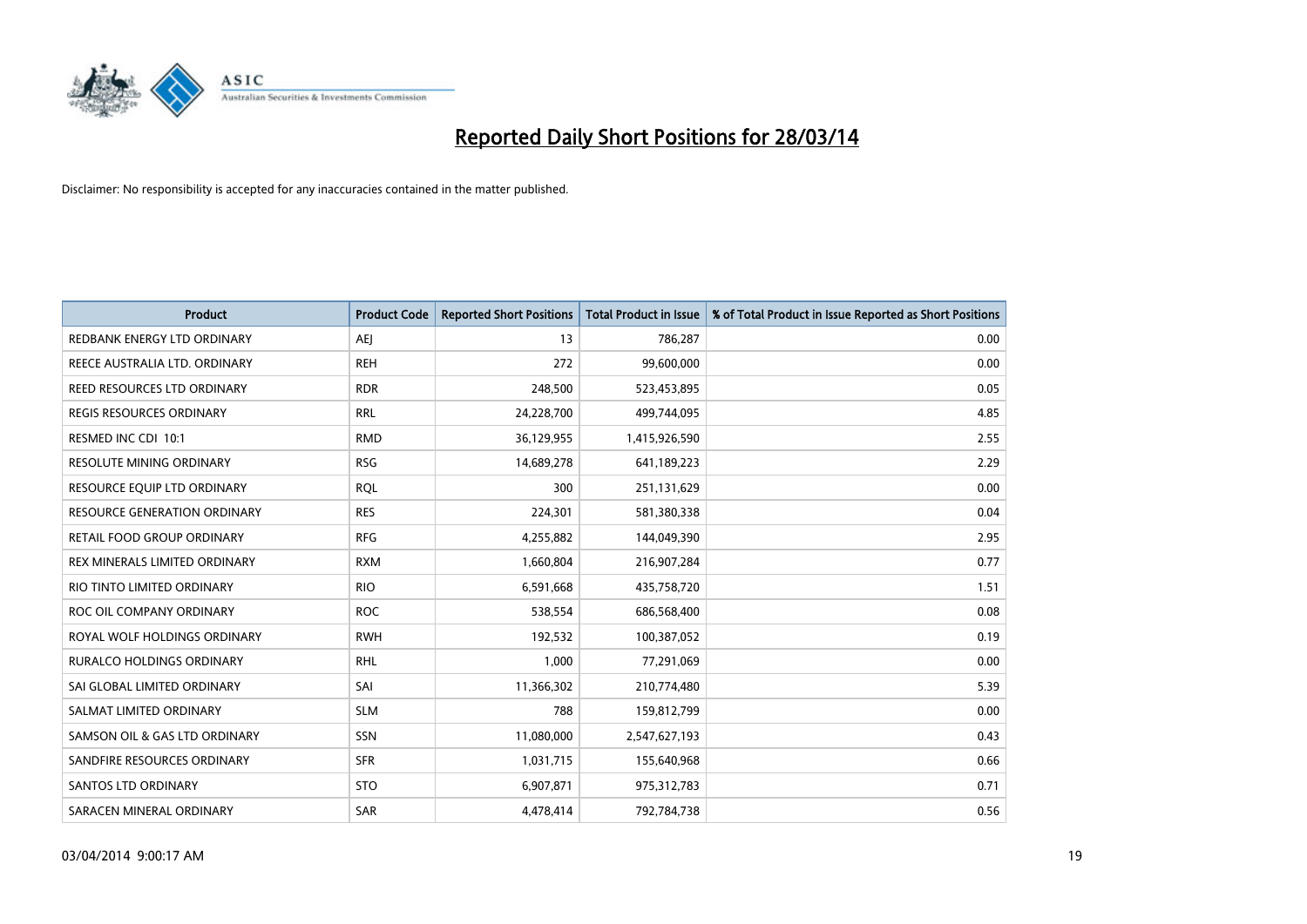

| <b>Product</b>                           | <b>Product Code</b> | <b>Reported Short Positions</b> | <b>Total Product in Issue</b> | % of Total Product in Issue Reported as Short Positions |
|------------------------------------------|---------------------|---------------------------------|-------------------------------|---------------------------------------------------------|
| SCA PROPERTY GROUP STAPLED SECURITIES    | <b>SCP</b>          | 44,678,348                      | 648,628,320                   | 6.89                                                    |
| SEEK LIMITED ORDINARY                    | <b>SEK</b>          | 4,536,137                       | 340,384,875                   | 1.33                                                    |
| SELECT HARVESTS ORDINARY                 | <b>SHV</b>          | 8,777                           | 57,815,720                    | 0.02                                                    |
| SENEX ENERGY LIMITED ORDINARY            | <b>SXY</b>          | 7,141,023                       | 1,145,058,917                 | 0.62                                                    |
| SERVCORP LIMITED ORDINARY                | SRV                 | 26,646                          | 98,432,275                    | 0.03                                                    |
| SERVICE STREAM ORDINARY                  | SSM                 | 30                              | 326,943,570                   | 0.00                                                    |
| SEVEN GROUP HOLDINGS ORDINARY            | <b>SVW</b>          | 344,241                         | 308,160,281                   | 0.11                                                    |
| SEVEN WEST MEDIA LTD ORDINARY            | SWM                 | 9,519,822                       | 999,160,872                   | 0.95                                                    |
| SIGMA PHARMACEUTICAL ORDINARY            | <b>SIP</b>          | 8,253,211                       | 1,119,954,243                 | 0.74                                                    |
| SILEX SYSTEMS ORDINARY                   | <b>SLX</b>          | 2,974,908                       | 170,367,734                   | 1.75                                                    |
| SILVER CHEF LIMITED ORDINARY             | <b>SIV</b>          | 102,279                         | 29,333,629                    | 0.35                                                    |
| SILVER LAKE RESOURCE ORDINARY            | <b>SLR</b>          | 27,474,073                      | 503,233,971                   | 5.46                                                    |
| SIMS METAL MGMT LTD ORDINARY             | SGM                 | 14,112,270                      | 204,468,597                   | 6.90                                                    |
| SINGAPORE TELECOMM. CHESS DEPOSITARY INT | SGT                 | 2,170,702                       | 141,656,570                   | 1.53                                                    |
| SINO GAS ENERGY ORDINARY                 | <b>SEH</b>          | 1,364,513                       | 1,530,457,040                 | 0.09                                                    |
| SIRIUS RESOURCES NL ORDINARY             | <b>SIR</b>          | 11,288,518                      | 261,980,167                   | 4.31                                                    |
| SIRTEX MEDICAL ORDINARY                  | <b>SRX</b>          | 152,216                         | 56,108,439                    | 0.27                                                    |
| SKILLED GROUP LTD ORDINARY               | <b>SKE</b>          | 2,691,035                       | 235,254,496                   | 1.14                                                    |
| <b>SKY NETWORK ORDINARY</b>              | <b>SKT</b>          | 172,143                         | 389,139,785                   | 0.04                                                    |
| SKYCITY ENT GRP LTD ORDINARY             | <b>SKC</b>          | 460,202                         | 580,016,676                   | 0.08                                                    |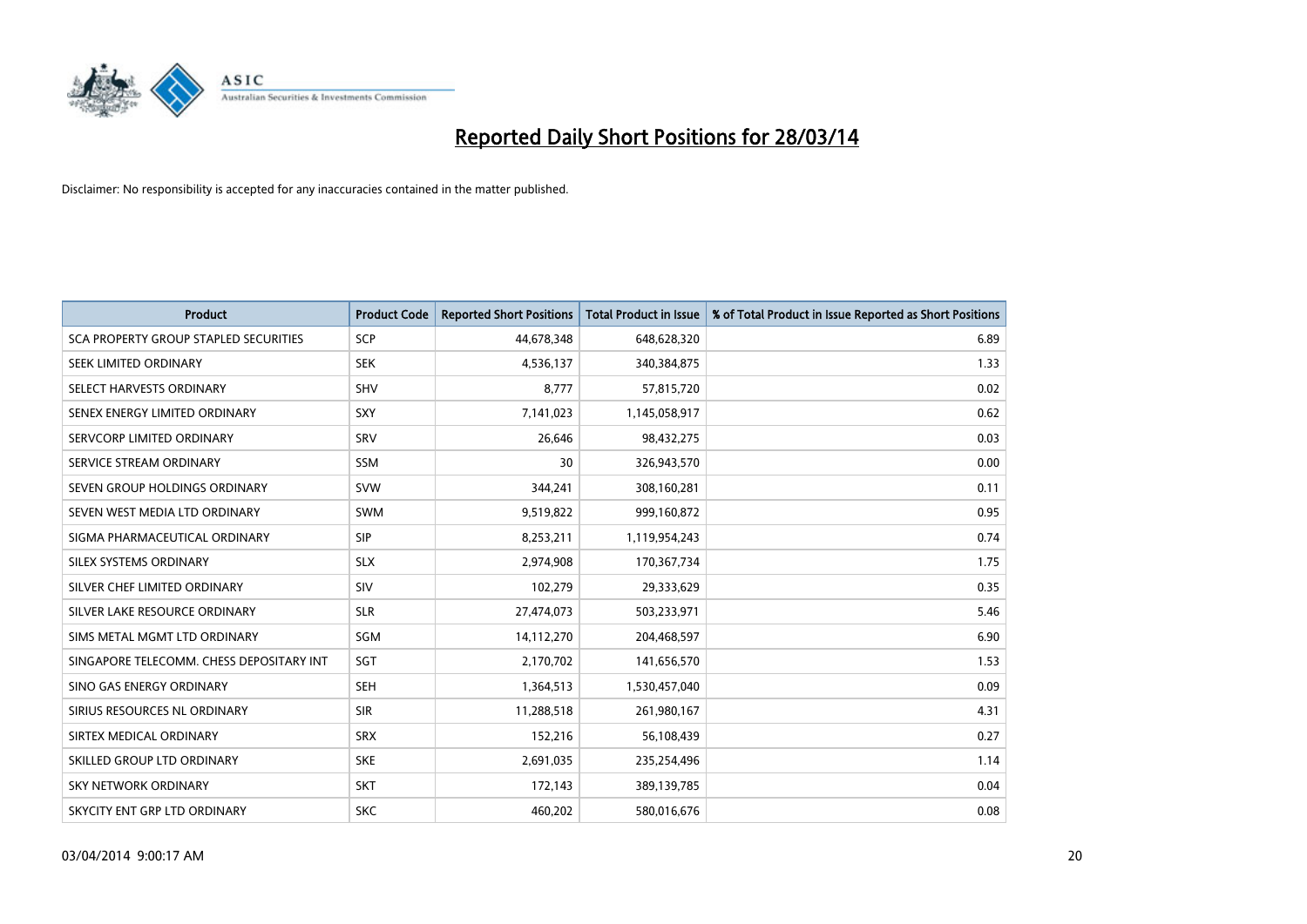

| <b>Product</b>                           | <b>Product Code</b> | <b>Reported Short Positions</b> | <b>Total Product in Issue</b> | % of Total Product in Issue Reported as Short Positions |
|------------------------------------------|---------------------|---------------------------------|-------------------------------|---------------------------------------------------------|
| <b>SLATER &amp; GORDON ORDINARY</b>      | SGH                 | 4,092,474                       | 203,821,542                   | 2.01                                                    |
| SMS MANAGEMENT, ORDINARY                 | SMX                 | 2,434,533                       | 70,099,763                    | 3.47                                                    |
| SONIC HEALTHCARE ORDINARY                | <b>SHL</b>          | 4,487,478                       | 400,786,556                   | 1.12                                                    |
| SOUL PATTINSON (W.H) ORDINARY            | SOL                 | 24,514                          | 239,395,320                   | 0.01                                                    |
| SOUTH BOULDER MINES ORDINARY             | <b>STB</b>          | $\mathbf{1}$                    | 128,677,826                   | 0.00                                                    |
| SP AUSNET STAPLED SECURITIES             | SPN                 | 81,781,429                      | 3,386,607,080                 | 2.41                                                    |
| SPARK INFRASTRUCTURE STAPLED US PROHIBT. | SKI                 | 46,406,608                      | 1,326,734,264                 | 3.50                                                    |
| SPDR 200 FUND ETF UNITS                  | <b>STW</b>          | 103,982                         | 45,026,368                    | 0.23                                                    |
| SPDR 200 RESOURCES ETF UNITS             | <b>OZR</b>          | 25,538                          | 1,601,962                     | 1.59                                                    |
| SPDR SMALL ORDS ETF UNITS                | SSO                 | 147,078                         | 801,304                       | 18.35                                                   |
| SPECIALTY FASHION ORDINARY               | <b>SFH</b>          | 49,012                          | 192,236,121                   | 0.03                                                    |
| ST BARBARA LIMITED ORDINARY              | <b>SBM</b>          | 27,281,285                      | 488,074,077                   | 5.59                                                    |
| STARPHARMA HOLDINGS ORDINARY             | SPL                 | 15,010,690                      | 284,664,680                   | 5.27                                                    |
| STEADFAST GROUP LTD ORDINARY             | <b>SDF</b>          | 942,591                         | 500,971,408                   | 0.19                                                    |
| STHN CROSS MEDIA ORDINARY                | <b>SXL</b>          | 11,406,819                      | 705,099,800                   | 1.62                                                    |
| STOCKLAND UNITS/ORD STAPLED              | SGP                 | 12,371,205                      | 2,326,978,560                 | 0.53                                                    |
| STRAITS RES LTD. ORDINARY                | <b>SRQ</b>          | 28,747                          | 1,217,730,293                 | 0.00                                                    |
| STRATA-X ENERGY LTD CDI 1:1              | <b>SXA</b>          | 9,651,064                       | 88,970,180                    | 10.85                                                   |
| STW COMMUNICATIONS ORDINARY              | SGN                 | 1,168,133                       | 403,828,512                   | 0.29                                                    |
| SUNCORP GROUP LTD ORDINARY               | <b>SUN</b>          | 7,809,961                       | 1,286,600,980                 | 0.61                                                    |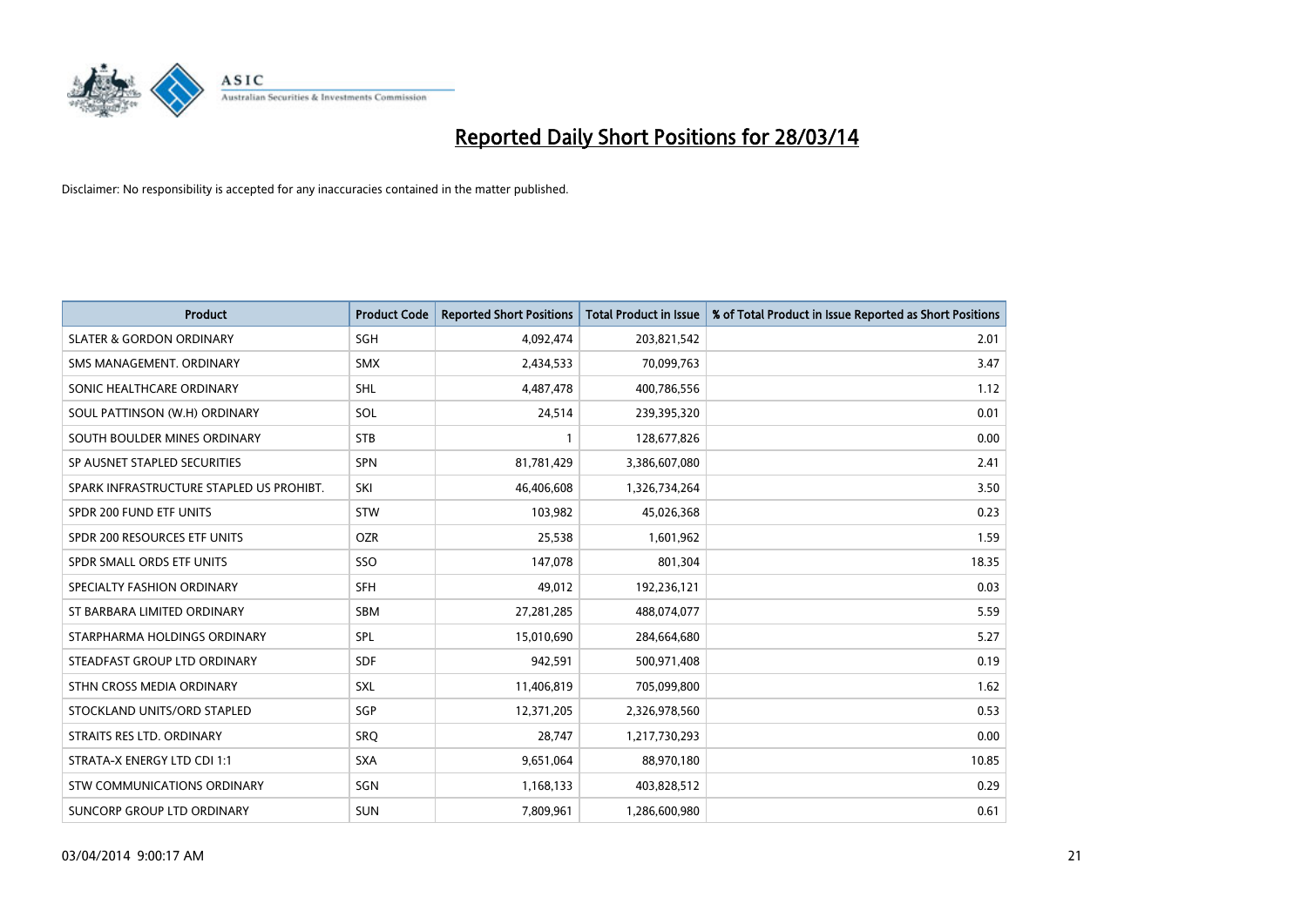

| <b>Product</b>                      | <b>Product Code</b> | <b>Reported Short Positions</b> | <b>Total Product in Issue</b> | % of Total Product in Issue Reported as Short Positions |
|-------------------------------------|---------------------|---------------------------------|-------------------------------|---------------------------------------------------------|
| SUNDANCE ENERGY ORDINARY            | <b>SEA</b>          | 9,018,298                       | 526,911,724                   | 1.71                                                    |
| SUNDANCE RESOURCES ORDINARY         | SDL                 | 84,597,514                      | 3,079,369,367                 | 2.75                                                    |
| SUNLAND GROUP LTD ORDINARY          | <b>SDG</b>          | 52,170                          | 181,710,087                   | 0.03                                                    |
| SUPER RET REP LTD ORDINARY          | SUL                 | 4,386,229                       | 196,731,620                   | 2.23                                                    |
| SYD AIRPORT STAPLED US PROHIBIT.    | SYD                 | 18,011,599                      | 2,216,216,041                 | 0.81                                                    |
| SYRAH RESOURCES ORDINARY            | <b>SYR</b>          | 4,473,161                       | 162,385,614                   | 2.75                                                    |
| TABCORP HOLDINGS LTD ORDINARY       | <b>TAH</b>          | 19,082,606                      | 762,954,019                   | 2.50                                                    |
| TAP OIL LIMITED ORDINARY            | <b>TAP</b>          | 65,180                          | 242,237,221                   | 0.03                                                    |
| TASSAL GROUP LIMITED ORDINARY       | <b>TGR</b>          | 183,388                         | 146,507,029                   | 0.13                                                    |
| <b>TATTS GROUP LTD ORDINARY</b>     | <b>TTS</b>          | 12,337,956                      | 1,417,117,821                 | 0.87                                                    |
| <b>TECHNOLOGY ONE ORDINARY</b>      | <b>TNE</b>          | 222,065                         | 307,751,455                   | 0.07                                                    |
| <b>TELECOM CORPORATION ORDINARY</b> | <b>TEL</b>          | 15,202,276                      | 1,824,369,462                 | 0.83                                                    |
| TELSTRA CORPORATION, ORDINARY       | <b>TLS</b>          | 9,295,119                       | 12,443,074,357                | 0.07                                                    |
| TEN NETWORK HOLDINGS ORDINARY       | <b>TEN</b>          | 148,493,115                     | 2,630,984,596                 | 5.64                                                    |
| TERANGA GOLD CORP CDI 1:1           | <b>TGZ</b>          | 214,417                         | 107,748,431                   | 0.20                                                    |
| TFS CORPORATION LTD ORDINARY        | <b>TFC</b>          | 744,973                         | 282,157,408                   | 0.26                                                    |
| THE REJECT SHOP ORDINARY            | <b>TRS</b>          | 1,724,593                       | 28,826,248                    | 5.98                                                    |
| TIGER RESOURCES ORDINARY            | <b>TGS</b>          | 552,061                         | 803,311,695                   | 0.07                                                    |
| TOLL HOLDINGS LTD ORDINARY          | <b>TOL</b>          | 32,077,033                      | 717,133,875                   | 4.47                                                    |
| TOX FREE SOLUTIONS ORDINARY         | <b>TOX</b>          | 2,301,879                       | 133,252,359                   | 1.73                                                    |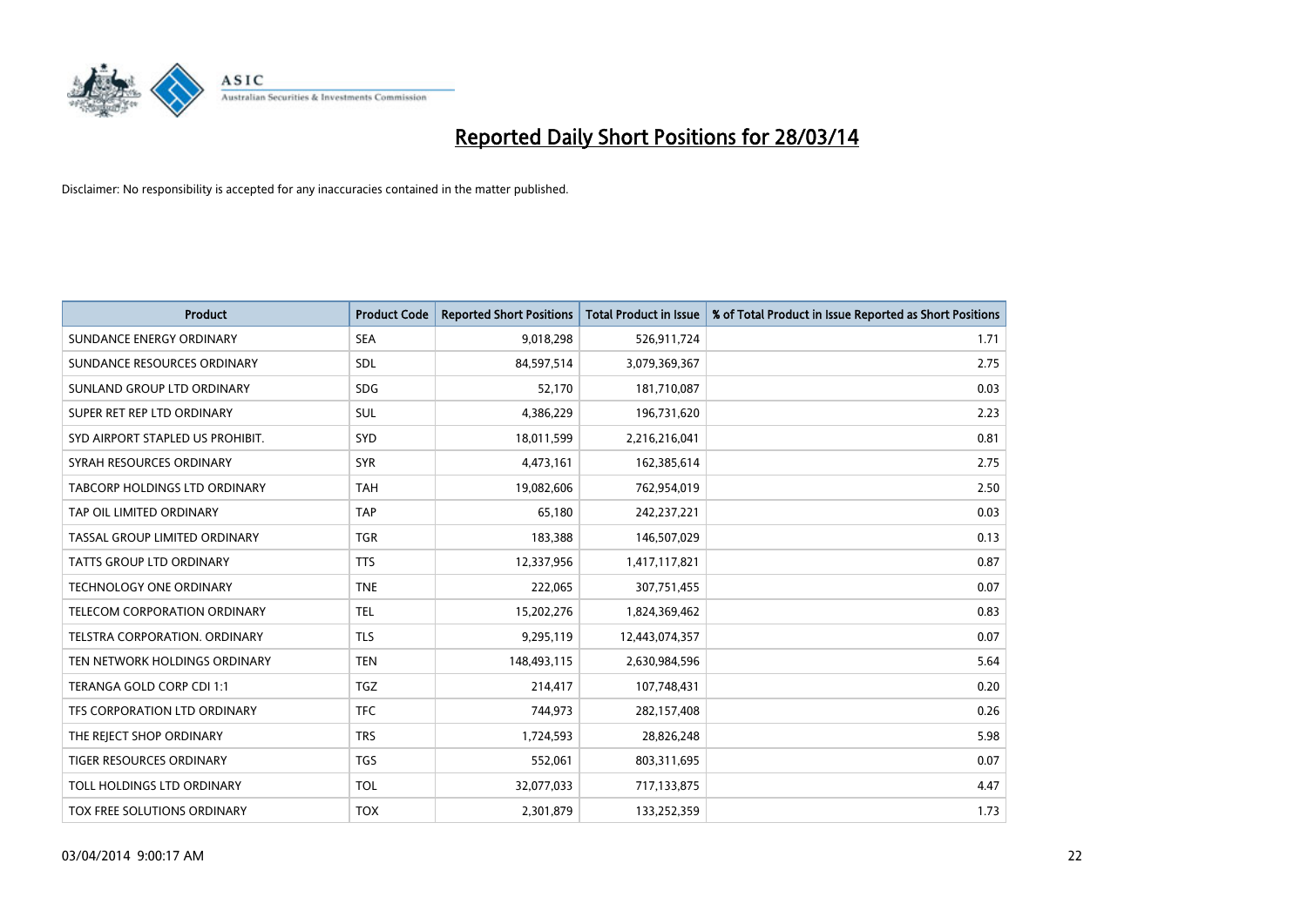

| <b>Product</b>                        | <b>Product Code</b> | <b>Reported Short Positions</b> | <b>Total Product in Issue</b> | % of Total Product in Issue Reported as Short Positions |
|---------------------------------------|---------------------|---------------------------------|-------------------------------|---------------------------------------------------------|
| TPG TELECOM LIMITED ORDINARY          | <b>TPM</b>          | 2,632,202                       | 793,808,141                   | 0.33                                                    |
| TRADE ME GROUP ORDINARY               | <b>TME</b>          | 1,735,371                       | 396,548,005                   | 0.44                                                    |
| <b>TRANSFIELD SERVICES ORDINARY</b>   | <b>TSE</b>          | 38,231,345                      | 512,457,716                   | 7.46                                                    |
| TRANSPACIFIC INDUST. ORDINARY         | <b>TPI</b>          | 15,698,986                      | 1,578,786,704                 | 0.99                                                    |
| TRANSURBAN GROUP TRIPLE STAPLED SEC.  | <b>TCL</b>          | 7,880,652                       | 1,491,855,200                 | 0.53                                                    |
| <b>TREASURY GROUP ORDINARY</b>        | <b>TRG</b>          | 9,236                           | 23,070,755                    | 0.04                                                    |
| TREASURY WINE ESTATE ORDINARY         | <b>TWE</b>          | 52,842,730                      | 647,227,144                   | 8.16                                                    |
| TROY RESOURCES LTD ORDINARY           | <b>TRY</b>          | 3,156,232                       | 190,775,997                   | 1.65                                                    |
| TWENTY-FIRST FOX INC A NON-VOTING CDI | <b>FOXLV</b>        | 358,923                         | 20,840,872                    | 1.72                                                    |
| TWENTY-FIRST FOX INC B VOTING CDI     | <b>FOX</b>          | 1,723,975                       | 166,198,478                   | 1.04                                                    |
| UGL LIMITED ORDINARY                  | UGL                 | 24,787,879                      | 166,511,240                   | 14.89                                                   |
| UNILIFE CORPORATION CDI 6:1           | <b>UNS</b>          | 215,050                         | 268,224,054                   | 0.08                                                    |
| UXC LIMITED ORDINARY                  | <b>UXC</b>          | 3,136,001                       | 320,706,487                   | 0.98                                                    |
| <b>VEDA GROUP LTD ORDINARY</b>        | <b>VED</b>          | 7,510,191                       | 842,055,406                   | 0.89                                                    |
| <b>VILLAGE ROADSHOW LTD ORDINARY</b>  | <b>VRL</b>          | 1,122,590                       | 159,498,988                   | 0.70                                                    |
| VIRGIN AUS HLDG LTD ORDINARY          | <b>VAH</b>          | 66,118,214                      | 3,514,825,734                 | 1.88                                                    |
| VIRTUS HEALTH LTD ORDINARY            | <b>VRT</b>          | 3,446,079                       | 79,722,678                    | 4.32                                                    |
| VISION EYE INSTITUTE ORDINARY         | <b>VEI</b>          | 206,613                         | 160,759,740                   | 0.13                                                    |
| <b>VOCATION LTD ORDINARY</b>          | <b>VET</b>          | 10,949,034                      | 200,000,000                   | 5.47                                                    |
| <b>VOCUS COMMS LTD ORDINARY</b>       | <b>VOC</b>          | 500,123                         | 92,740,166                    | 0.54                                                    |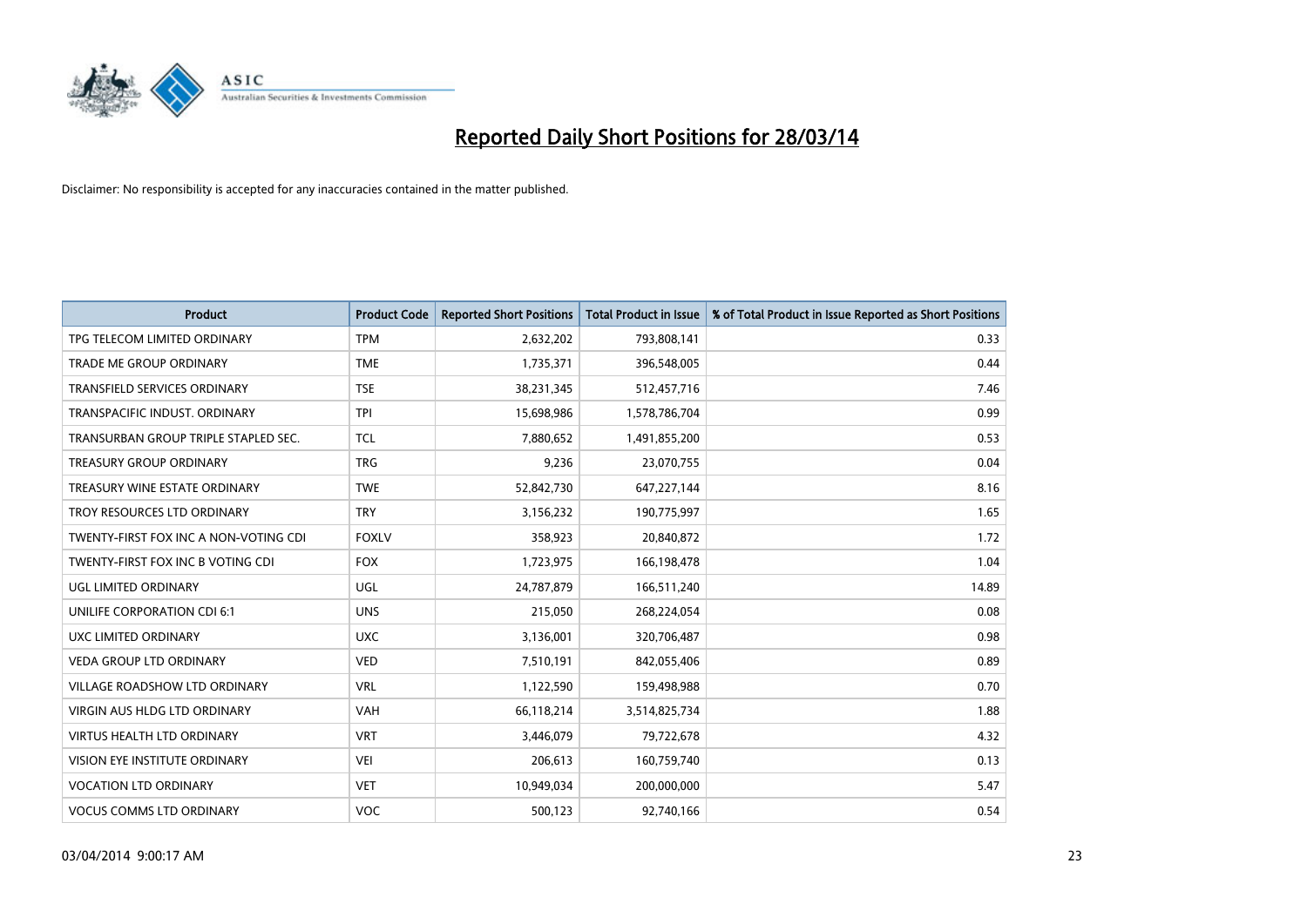

| <b>Product</b>                       | <b>Product Code</b> | <b>Reported Short Positions</b> | <b>Total Product in Issue</b> | % of Total Product in Issue Reported as Short Positions |
|--------------------------------------|---------------------|---------------------------------|-------------------------------|---------------------------------------------------------|
| <b>WATPAC LIMITED ORDINARY</b>       | <b>WTP</b>          | 4,422                           | 186,489,922                   | 0.00                                                    |
| WEBJET LIMITED ORDINARY              | <b>WEB</b>          | 1,968,568                       | 79,397,959                    | 2.48                                                    |
| WESFARMERS LIMITED ORDINARY          | <b>WES</b>          | 5,922,277                       | 1,143,274,951                 | 0.52                                                    |
| WESTERN AREAS LTD ORDINARY           | <b>WSA</b>          | 21,127,401                      | 226,392,226                   | 9.33                                                    |
| WESTERN DESERT RES. ORDINARY         | <b>WDR</b>          | 7,535,973                       | 500,040,257                   | 1.51                                                    |
| WESTERN DESERT RES. RIGHTS 31-MAR-14 | <b>WDRR</b>         | 684,509                         | 120,009,662                   | 0.57                                                    |
| WESTFIELD GROUP ORD/UNIT STAPLED SEC | <b>WDC</b>          | 6,633,703                       | 2,113,501,814                 | 0.31                                                    |
| WESTFIELD RETAIL TST UNIT STAPLED    | <b>WRT</b>          | 25,126,316                      | 2,979,214,029                 | 0.84                                                    |
| <b>WESTPAC BANKING CORP ORDINARY</b> | <b>WBC</b>          | 19,466,224                      | 3,109,048,309                 | 0.63                                                    |
| <b>WESTSIDE CORPORATION ORDINARY</b> | <b>WCL</b>          | 100,000                         | 443,925,821                   | 0.02                                                    |
| WHITE ENERGY COMPANY ORDINARY        | <b>WEC</b>          | 1,681,373                       | 322,974,494                   | 0.52                                                    |
| WHITEHAVEN COAL ORDINARY             | <b>WHC</b>          | 67,443,383                      | 1,025,692,710                 | 6.58                                                    |
| WIDE BAY AUST LTD ORDINARY           | <b>WBB</b>          | 441                             | 36,238,600                    | 0.00                                                    |
| WINDIMURRA VANADIUM ORDINARY         | <b>WVL</b>          | 20,461                          | 19,284,366                    | 0.11                                                    |
| WOODSIDE PETROLEUM ORDINARY          | <b>WPL</b>          | 6,014,067                       | 823,910,657                   | 0.73                                                    |
| WOOLWORTHS LIMITED ORDINARY          | <b>WOW</b>          | 9,946,205                       | 1,254,680,145                 | 0.79                                                    |
| <b>WORLEYPARSONS LTD ORDINARY</b>    | <b>WOR</b>          | 3,104,703                       | 243,480,720                   | 1.28                                                    |
| WOTIF.COM HOLDINGS ORDINARY          | <b>WTF</b>          | 9,484,851                       | 211,736,244                   | 4.48                                                    |
| <b>XERO LTD ORDINARY</b>             | <b>XRO</b>          | 12,500                          | 127,610,312                   | 0.01                                                    |
| YANCOAL AUST LTD ORDINARY            | YAL                 | 368                             | 994,216,659                   | 0.00                                                    |